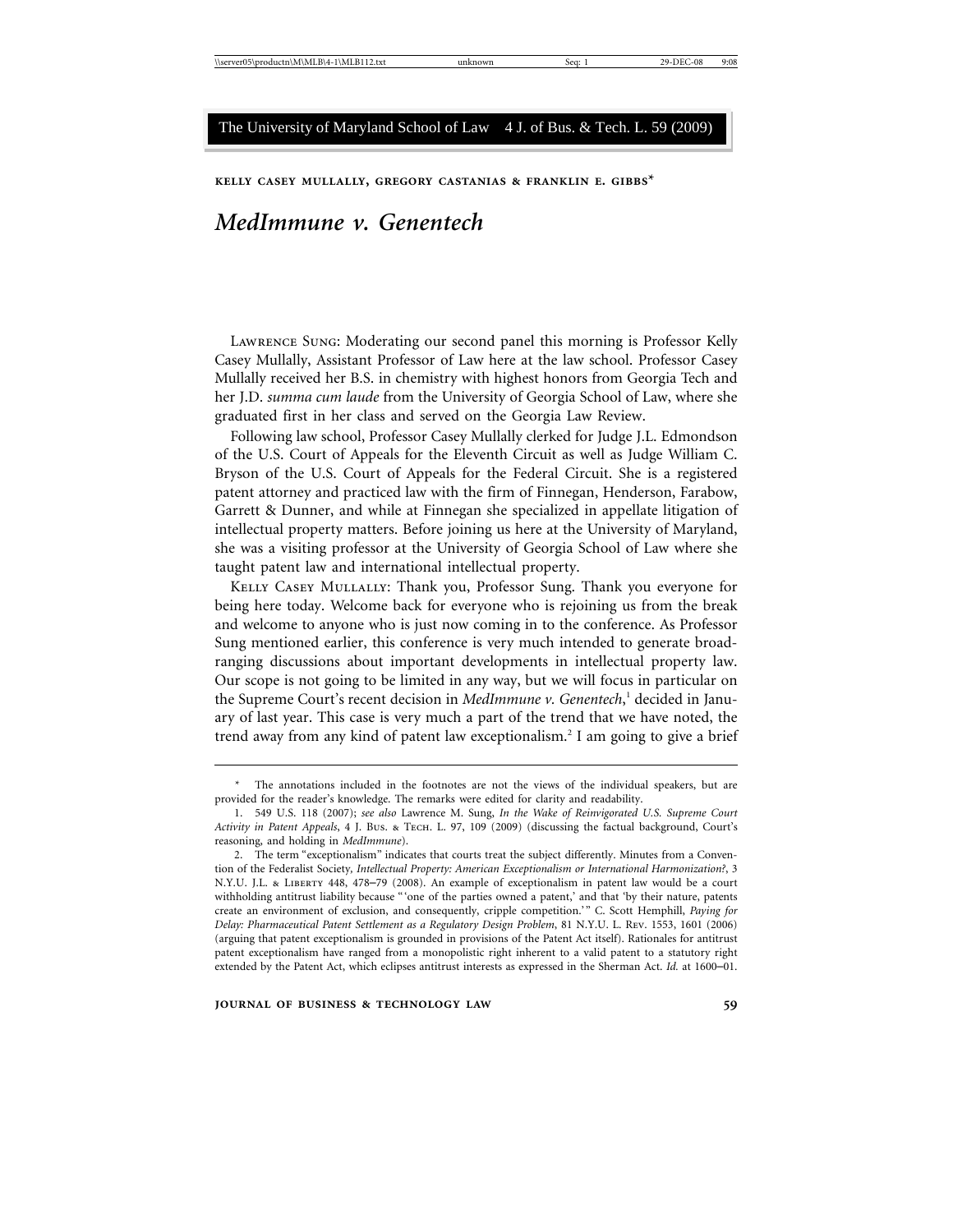sketch of the facts before introducing our speakers, who will give you more detail and start off our discussion.

The case involved a license agreement between Genentech, the patentee, and MedImmune, negotiated in 1997, that covered an issued patent and a then-pending patent application. MedImmune agreed, pursuant to the license, to pay royalties on sales of licensed products. In 2001, the application that had been pending at the time the license agreement was reached was issued, at which time Genentech notified MedImmune that it believed that one of MedImmune's products, a high revenue earner for the company, fell within the scope of this second patent.

MedImmune disagreed that it owed the royalties under the second patent, and rather than expose itself to treble damages, attorneys' fees, and the threat of being enjoined from producing one of its most profitable products, it continued to pay royalties pursuant to the license agreement and sought a declaratory judgment action, challenging the validity and infringement of its product. The issue ultimately went to the Supreme Court, which had to resolve the question of whether or not MedImmune, without repudiating its license, could establish the existence of an Article III case or controversy.<sup>3</sup> The Court answered that question in the affirmative.

To discuss this case and its impact in more detail, and to lend the perspective of those actually dealing with the issue on behalf of a wide variety of clients, the effects of this decision and the other cases, we are really fortunate to have with us two experienced lawyers in private practice, Greg Castanias and Gene Gibbs.

Greg is a partner at Jones Day in Washington, DC, and is a member of that firm's Issues and Appeals and Intellectual Property group. He coordinates the firm's Federal Circuit and IP appeals practice. He has appeared in over seventy-five cases in the Federal Circuit where he has argued over a dozen appeals for clients such as DirecTV, Boston Scientific, and MathWorks. He has argued numerous other non-IP appeals in the federal appellate courts and three in the U.S. Supreme Court. Mr. Castanias is the co-author of a newly published West Nutshell, *Federal* Appellate Practice and Procedure,<sup>4</sup> and he has written and spoken widely on matters pertaining to appellate litigation and intellectual property. He graduated *summa cum laude* from the Indiana University-Bloomington School of Law in 1990 and *summa cum laude* from Wabash College in 1987. He also serves as an adjunct professor of law at the Indiana University-Bloomington School of Law.

Critics of patent exceptionalism question why holders of intellectual property, having rights equal to holders of tangible property, face reduced scrutiny of monopolistic behavior. *Id.* at 1604.

<sup>3.</sup> In *MedImmune*, Justice Scalia, relying on *Altvater v. Freeman,* 319 U.S. 359 (1943), ruled that the licensee, MedImmune, was entitled to declaratory relief under the coercive circumstances of the case, and he stated that MedImmune's continuing royalty payments did not preclude it from challenging the patent's validity. *MedImmune*, 549 U.S. at 131.

<sup>4.</sup> Gregory A. Castanias & Robert H. Klonoff, Federal Appellate Practice and Procedure in a NUTSHELL (2008).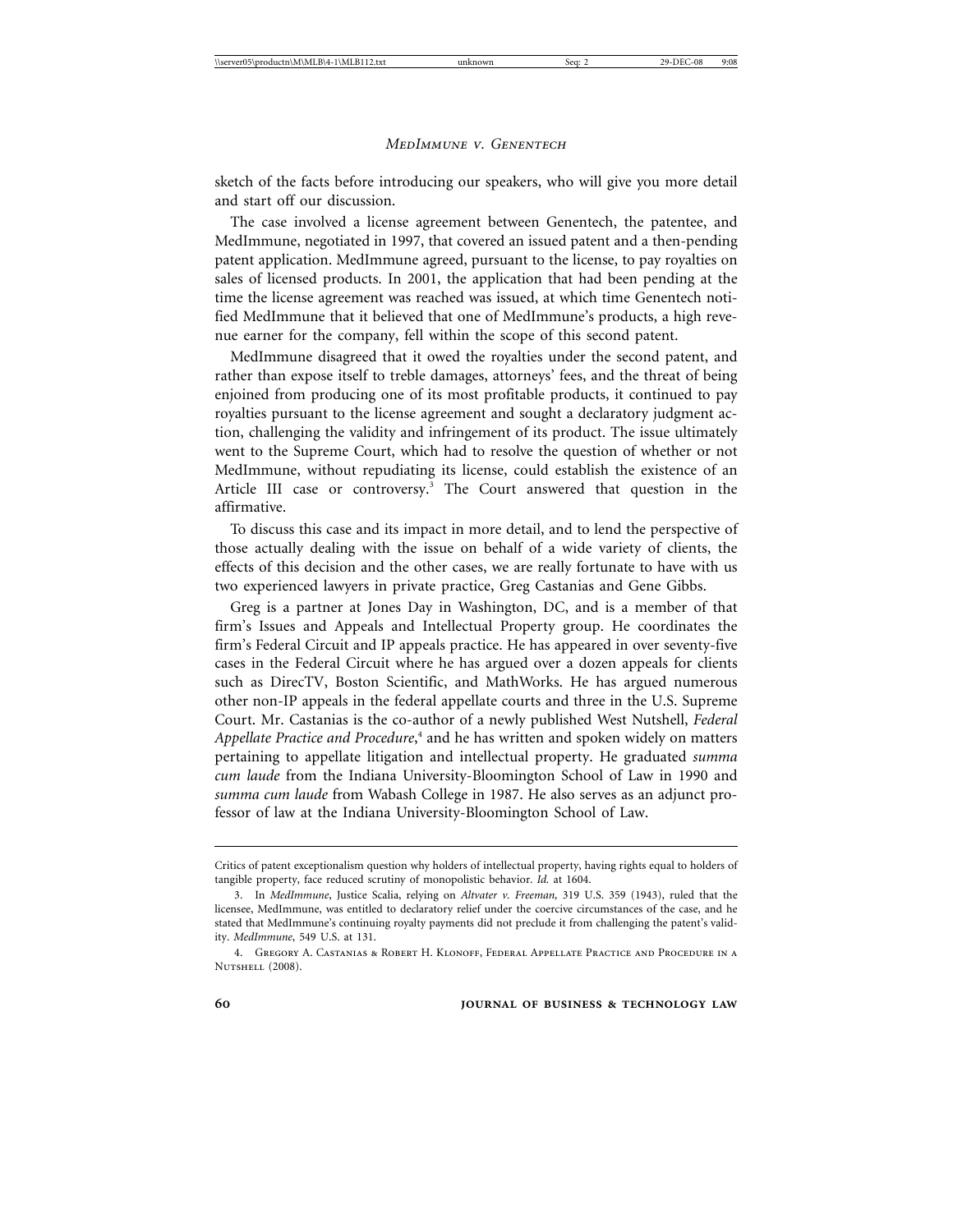We are also joined by Mr. Gene Gibbs, who is from the firm of Wang, Hartmann, Gibbs & Cauley, joining us from Newport Beach, California. He is a registered patent attorney with the U.S. Patent and Trademark Office. His practice includes patent prosecution and litigation. He has advised numerous corporate clients on the development and implementation of intellectual property policies and procedures that include the identification and trademarking of trade secrets. His clients range from individual inventors to multi-million dollar aerospace companies in complex license negotiations with entities such as NASA.

We are very pleased to have you both with us today. Thank you.

Gregory Castanias: Thank you very much, Professor Casey Mullally and Professor Sung. This is just a great conference and I have just been amazed at the hospitality and the interest level that I have seen at this law school.

Let me start with a disclaimer: I practice law. I represent plaintiffs and defendants in patent litigation, among other things that I do. What you hear today are my views only; they are not to be attributed to Jones Day, they are not to be attributed to any of my clients—unless it is particularly helpful to one of them. But, that is the standard disclaimer that goes along with talking about these things while also practicing in the public space like I do.

I would like to address a couple of things that Thomas Woolston said. The first is to thank him for noting the value of the generalist to intellectual property litigation. I am, despite the claims of seventy-five cases in the Federal Circuit and all this patent litigation experience, a generalist. And that, I think, colors some of the themes that Professor Casey Mullally just mentioned, including that the Supreme Court keeps reminding patent lawyers that patent law is patent *law*, not *patent* law. The Supreme Court also keeps reminding us that they are still supreme.

Now, despite the fact that I have promised to talk about *MedImmune*, I would like to begin by continuing to talk about *eBay*. 5 I think that you have heard a very powerful argument, or set of arguments, in the first panel about why the *eBay* decision is terrible. Whether I agree with that or not, I will make some of the contrary arguments that I think were not made in the earlier session.

First of all, the old rule that is referred to is a Federal Circuit created rule and that rule said, "If you win a judgment of infringement of a patent, you are almost conclusively entitled to an injunction following that verdict." Well, if you step back and take the emphasis off of the *patent* and go to the *law* part of it, this is not the way injunctions get adjudicated in every other space in the law. There is a longstanding, traditional, four factor equitable test<sup>6</sup> and what you can read the eBay

<sup>5.</sup> eBay Inc. v. MercExchange, L.L.C., 547 U.S. 388 (2006).

<sup>6.</sup> An injunction is an equitable remedy, which courts use to "protect property rights against injuries otherwise irremediable." Weinberger v. Romero-Barcelo, 456 U.S. 305, 312 (1982) (quoting Cavanaugh v. Looney, 248 U.S. 453, 456 (1919)). Congress may enact legislation which controls the court's discretion. *Id.* at 313. However, "[n]othing in the Patent Act indicates that Congress intended" to control the courts' discretion in relation to patent law. *eBay*, 547 U.S. at 391–92.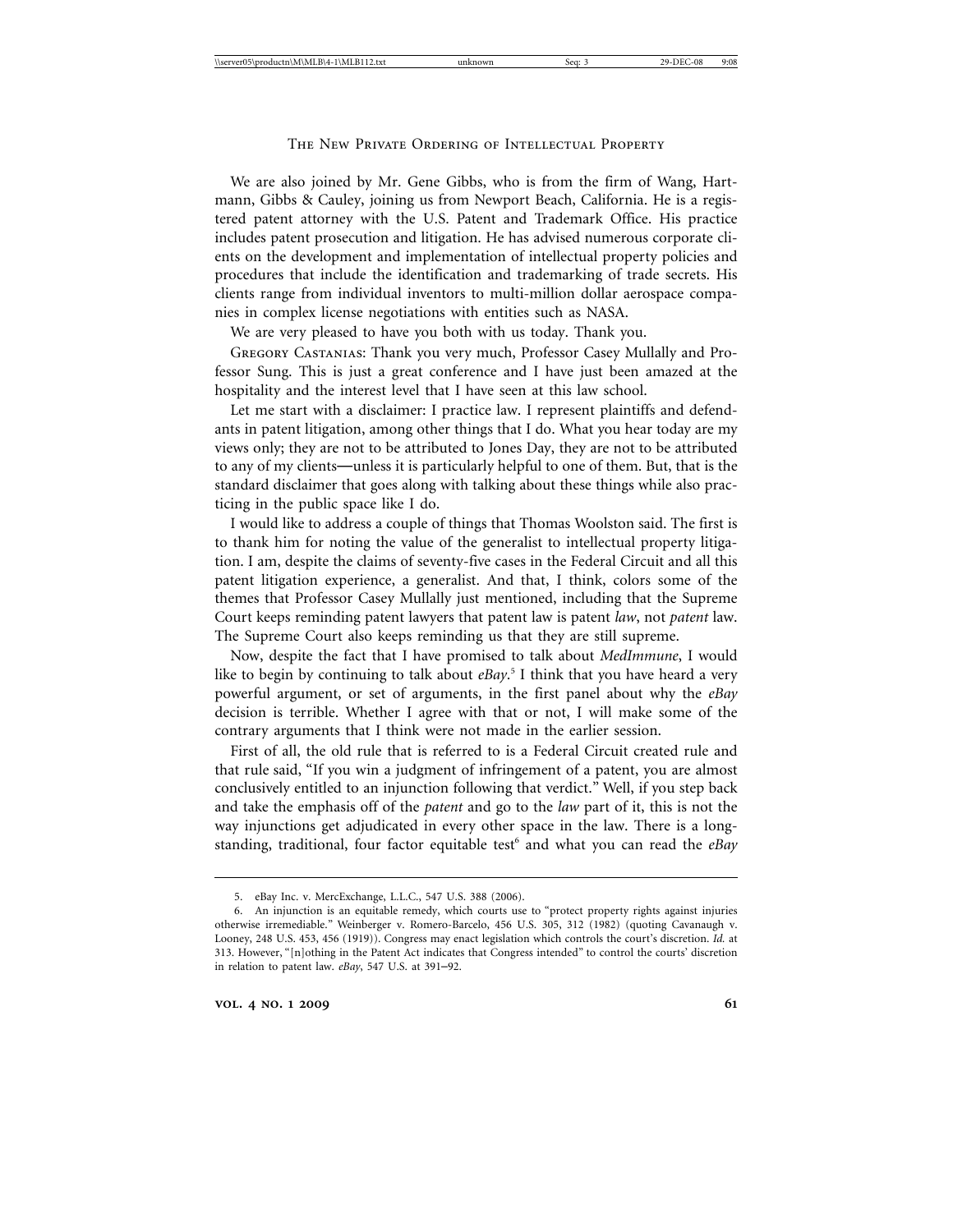decision to say is that patent cases are just like every other case that we see in the courts. Namely, if you are going to resort to equity, you are going to have to meet the four factors of the long-standing, traditional equitable test: irreparable harm, you balance the harms, you look to the public interest, and so forth.<sup>7</sup> And that, the Court said, in the—to be fair—terse majority opinion by Justice Thomas, was not consistent with an almost conclusively presumptive rule that you always get an injunction.

Now, the argument that was made primarily by the MercExchange side and a lot of *amici*, including Scott, is that a patent is a property right, but it is a sort of special kind of property right. It has one right of the bundle of rights that is paramount above all others—it has the right to exclude. A U.S. patent does not give the holder any rights to make, or use, or sell, or offer to sell, or import anything. That document only gives the holder the right to exclude *others* from the space defined by the patent. So, for example, if I have a patent for carrot cake, that patent does not give me a right to make a carrot cake, any kind of carrot cake. It only allows me to exclude others from making that particular type of carrot cake, as it is defined by the patent.

Now, the argument for automatic or almost automatic injunctions in patent cases is, the patent holder cannot have an effective right to exclude if he or she cannot go to the court and get an order to exclude all others. That is a strong argument, but there is another argument that I want to make. A violation of any right can be compensated in at least a couple of ways. It can be stopped by an injunction, or compensated by money. In some cases, money compensation is better, fairer, and more equitable for all concerned.8 To me, that is what the *eBay* case said.

Even in real property we heard the example of kicking somebody out of a living room. That is a famous and widely-used closing argument, which is, "They came

<sup>7.</sup> The four factor test adopted by the court was set forth in *Virginia Petroleum Jobbers Association v. Federal Power Commission*, 259 F.2d 921, 925 (D.C. Cir. 1958). Croskey St. Concerned Citizens v. Romney, 459 F.2d 109, 111–12 (3d Cir. 1972). The test has been adopted in many different types of disputes in the last fifty years. *See, e.g.*, MicroStrategy Inc. v. Motorola, Inc., 245 F.3d 335, 339 (4th Cir. 2001) (agreeing with the district court's application of the four factor test in the context of a trademark dispute); Klitzman, Klitzman and Gallagher v. Krut, 744 F.2d 955, 958–59 (3d Cir. 1984) (using the four factor test to find that a law firm's requested preliminary injunction for the return of documents seized by the government must be granted); A. O. Smith Corp. v. FTC, 530 F.2d 515, 525 (3d Cir. 1976) (applying the four factor test in the context of industry pre-enforcement actions against the Federal Trade Commission).

<sup>8.</sup> *See* David L. Applegate, *A Mark, a Yen, a Buck, or a Pound: Damages Make the World Go Round*, Pat. Litig. 2008, Sept.–Nov. 2008, at 473, 511 (arguing that in some cases, such as when a patent holder irrationally refuses to license an important medication, a money damages remedy, which is, in effect, a compulsory license, would be more equitable than an injunction). However, in practice, the balance of equities is never as clear as in this example, and courts have tended toward categorically-based tests for whether injunctions will be granted. *Id.* In post-*eBay* decisions, patent holders who have manufactured their own inventions have generally received injunctive relief, while patent holders who have only licensed their patents have received money damages. *Id.* at 512. Where a patent covers only a component of a larger product, courts more often granted injunctive relief where the patented element was central to the whole product. *Id*. at 513.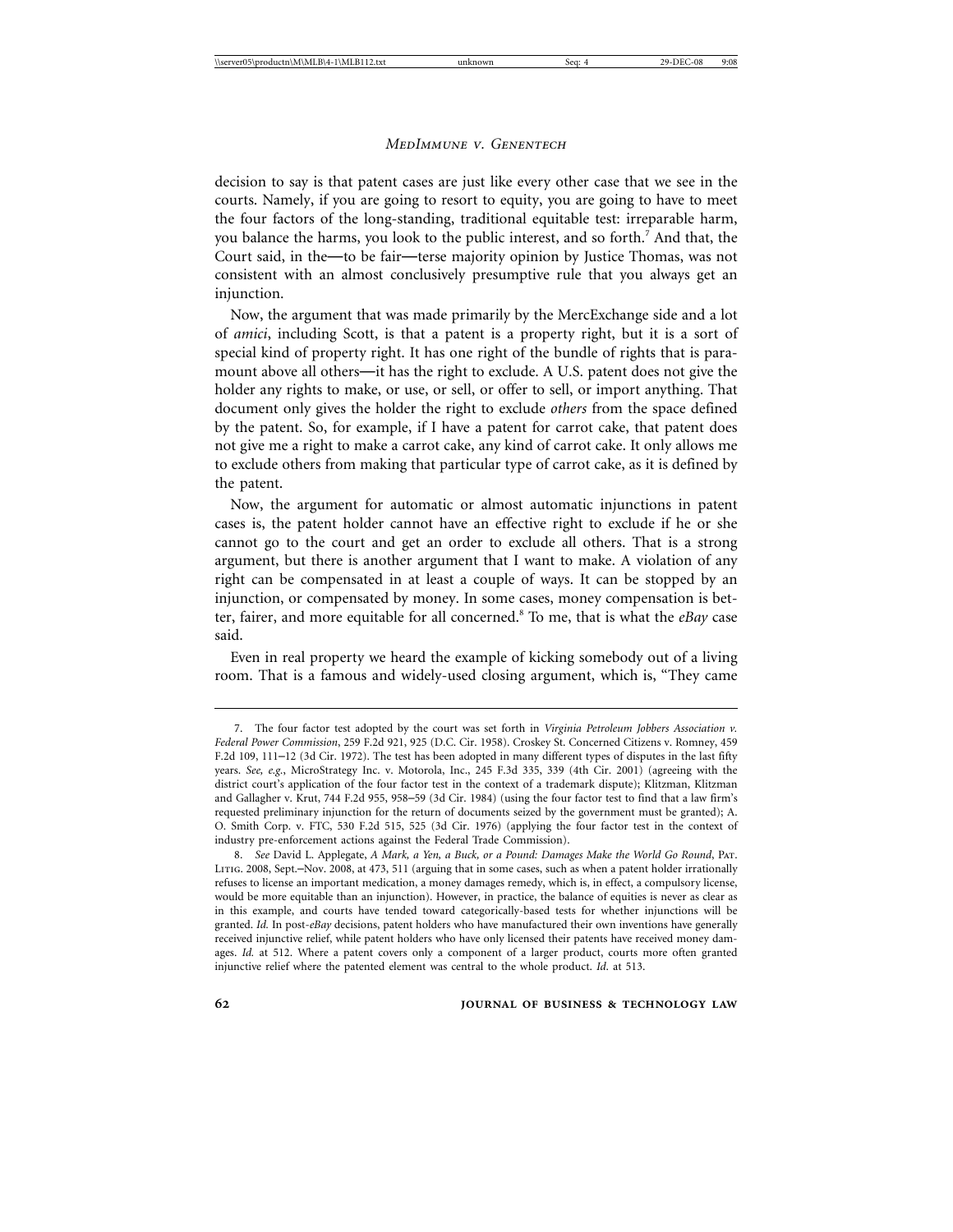in, they took my property, they camped out in my living room, they are watching my TV, and they are raiding my refrigerator. How do you feel about that, jury?" That is a powerful argument, but it is not exactly accurate because with patents, unlike with real property, I do not have the right to use that property in the sense that though I hold a patent, I do not have the right to make that carrot cake, because there might be another patent covering that process. A patent does not grant any right other than the right to exclude. And so, even in real property, you have a seemingly absolute right to exclude others from your property. You could compensate also for a violation of that right. You can compensate for that by paying for an easement<sup>9</sup> or even in the case of a constitutional taking, with just compensation.10 Which leads us to the question of what is just compensation? What ought to be the default rules for the marketplace?

Now, Professor Beckerman-Rodau, Professor Kieff, and Mr. Woolston all made powerful arguments that this rule of *eBay* really diminished value. And it did diminish value for a patent holder, but only insofar as you are measuring the change in value between what a patent holder got under the old law, where he or she could have an automatic exclusion when he or she got a judgment of infringement, and the new law under *eBay*. All the Court is doing, so the argument would go, is altering the baseline rules in a way that is a course correction, taking the specialized patent-law rule that grew up out of the Federal Circuit with automatic injunctions,

<sup>9. &</sup>quot;An easement is an interest in property that confers on its holder an enforceable right to use another's property for a specific purpose." Burlison v. United States, 533 F.3d 419, 426 (6th Cir. 2008) (quoting Bradley v. McLeod, 984 S.W.2d 929, 934 (Tenn. Ct. App. 1998)). Easements are of two kinds: in-gross and appurtenant. Fruth Farms, Ltd., v. Vill. of Holgate, 442 F. Supp. 2d 470, 475 (N.D. Ohio 2006). An easement in-gross is assigned to a person, while an appurtenant easement runs with the land and may be transferred and assigned. *Id.* Easements may be created in many ways, including by "express grant, reservation, implication, prescription, estoppel, and eminent domain." *Burlison*, 533 F.3d at 426. In *Burlison*, a landowner sought to quiet title to an access road over a federal wildlife refuge. *Id.* at 440. The court found that the landowner possessed an easement by reservation on which the federal government could exercise reasonable limitations. *Id.* In *Fruth Farms*, the court held, in part, that a municipality's use of an express easement on a private landowner's property for a sewage treatment plant was consistent with the language of the easement which provided for construction of a sewage line. *Fruth Farms*, 442 F. Supp. 2d at 477–78; *see also* Modern, Inc. v. Florida, 444 F. Supp. 2d 1234, 1240–41, 1243 (M.D. Fla. 2006) (holding that, where the federal government blocked landowners' drainage ditches, the landowners had not received an easement through dedication, an implied easement, or a common law flow easement).

<sup>10.</sup> A constitutional taking involves loss of private property rights due to government "intrusion, interference or encroachment . . . ." Fla. E. Coast Props., Inc. v. Metro Dade County, 572 F.2d 1108, 1111 (5th Cir. 1978). Under the Takings Clause of the Fifth Amendment, constitutional takings deprive private property of virtually all beneficial use. Devines v. Maier, 665 F.2d 138, 146–47 (7th Cir. 1981). "The Takings Clause of the Fifth Amendment of the United States Constitution states that 'private property [shall not] be taken for public use, without just compensation.'" Huntleigh USA Corp. v. United States, 525 F.3d 1370, 1377 (Fed. Cir. 2008) (quoting U.S. Const. amend. V). The Takings Clause prevents "[g]overnment from forcing some people alone to bear public burdens which, in all fairness and justice, should be borne by the public as a whole." *Id.* (internal citations and quotation marks omitted). Courts use "a two-part test for determining whether 'fairness and justice' require compensation for burdens imposed by a particular governmental action." *Id.* Courts determine whether a property owner is due just compensation by asking (1) whether the property owner had a valid property interest at the time of the taking, and (2) "whether the governmental action at issue amounted to a compensable taking of that property interest." *Id.* at 1377–78 (internal citations and quotation marks omitted).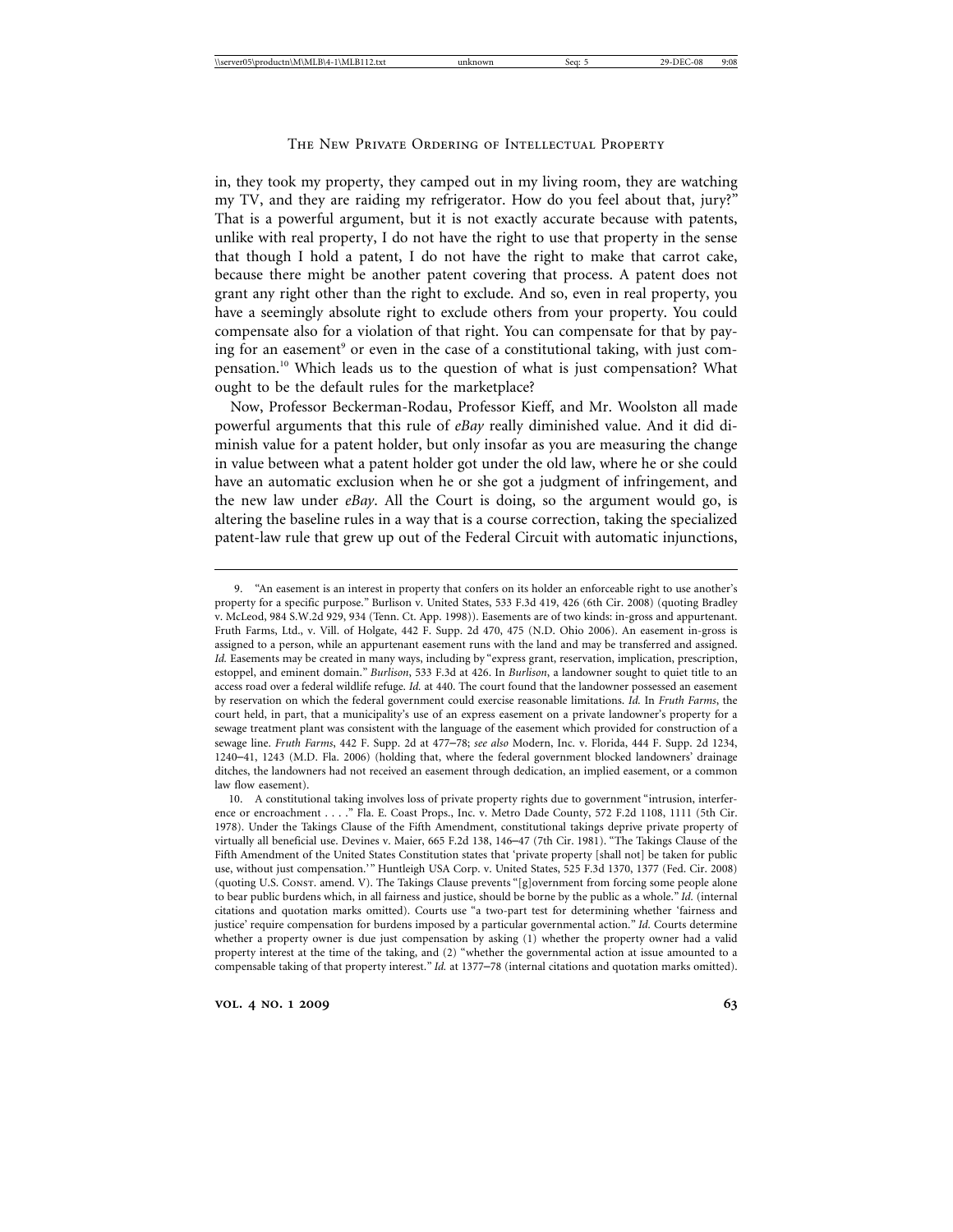and bringing it back to ordinary equitable principles of injunctive relief. If that is the baseline rule, then it is unfortunate that at the beginning of the litigation, MercExchange had a potential giant windfall from getting a patent-infringement verdict. But, it is not illegal or unconscionable; it is just bringing the law back to where it should have been in the first place.<sup>11</sup> Likewise, there is an argument that under the Federal Circuit's rule of automatic injunctions, the old rule of automatic injunctions, there was a systematic overvaluing of patent property.<sup>12</sup>

The question is, where do you start? Where is your baseline? I think the answer is now, and our baseline is where we currently are after *eBay*. Patents are still valuable property—they still have an exclusionary right attached to them, in appropriate circumstances there are going to be injunctions, but in other circumstances there will be some other form of compensation. Tom Woolston also mentioned a case where I was the defense lawyer. It was a case called *Finisar v. DirecTV Group, Inc.*<sup>13</sup> and I represented the DirecTV Group defendants. Along with a number of my partners, I argued an injunction motion in the court in the Eastern District of Texas. The court imposed a compulsory royalty system $14$  in lieu of an injunction,

13. 523 F.3d 1323 (Fed. Cir. 2008). *Finisar* involved a patented invention concerning the transmission of audio-visual content by satellite or cable. *Id.* at 1326. A jury found that DirecTV had infringed Finisar's patent. *Id.* The district court, rejecting Finisar's request for an injunction, imposed a compulsory license and \$25 million in damages. *Id.* On appeal, the Federal Circuit vacated the district court's infringement verdict, because the court below had misconstrued an important term in a patent claim and had misinterpreted the prior art. The Federal Circuit remanded the case for a new trial concerning the issues of patent infringement and patent validity. *Id.* Thus the grant of a compulsory license was also vacated. *Id.* at 1339. (Speaker's note: the Federal Circuit handed down this decision at the moment this symposium was occurring.)

14. A compulsory royalty, or compulsory license, is "an involuntary contract between a willing buyer and an unwilling seller imposed and enforced by the state." Brian T. Liberis*, Compulsory Licensing and the TRIPS Agreement: A Solution to High Drug Prices in the United States?*, 28 Suffolk Transnat'l L. Rev. 57, 65 (2004) (quoting Gianna Julian-Arnold, *International Compulsory Licensing: The Rationales and the Reality*, 33 IDEA 349, 349 (1993)). A compulsory royalty system "allows a generic manufacturer to legally produce patented goods against the will of the patent holder" in return for a royalty paid by the manufacturer to the patent holder. *Id.* at 65–66. Some critics argue that compulsory licenses reduce the incentive to innovate. *Id.* at 66.

<sup>11.</sup> In *eBay*, the Supreme Court held that courts must use discretion in granting equitable relief consistently and cannot apply a specialized standard when considering patent disputes. 547 U.S. at 394. Chief Justice Roberts concluded that, although injunctions have often been granted in cases of patent infringement, the presumptive injunction rule used by the Federal Circuit was unsupported by the history of equitable relief in general and in the context of patent disputes. *Id.* at 395 (Roberts, C.J., concurring). Justice Kennedy explained that the four factor rule comports with precedent which used the presumptive rule, because those cases present a pattern that "simply illustrates the result of the four-factor test in the contexts then prevalent." *Id.* at 396 (Kennedy, J., concurring). Kennedy further stated that district courts have the flexibility, under the Patent Act, to "determine whether past practice fits the circumstances of the cases before them." *Id.* at 397.

<sup>12.</sup> Justice Kennedy's concurrence in *eBay* suggests that in some cases, the purposes of patent law will be better served by the imposition of a compulsory license than an injunction. Keith E. Broyles & William Hubbard, *Repelling Patent Trolls After eBay*, INTELL. PROP. & TECH. L.J., Sept. 2006, at 5, 8. Where an injunction has been granted, a patent holder may force the infringing manufacturer to pay licensing fees which far exceed the actual value of the patent. *Id.* In such cases, the injunction allows the patent holder to receive a substantial windfall. *Id.* Thus, judicially prescribed royalty damages, which often suffer from large margins of error, may prove a better estimation of the actual value of the patented invention. *Id.* The larger the windfall which the patent holder stands to receive, the greater the balance of interests weighs against the granting of an injunction, because windfalls do not advance technology. *Id.* at 9.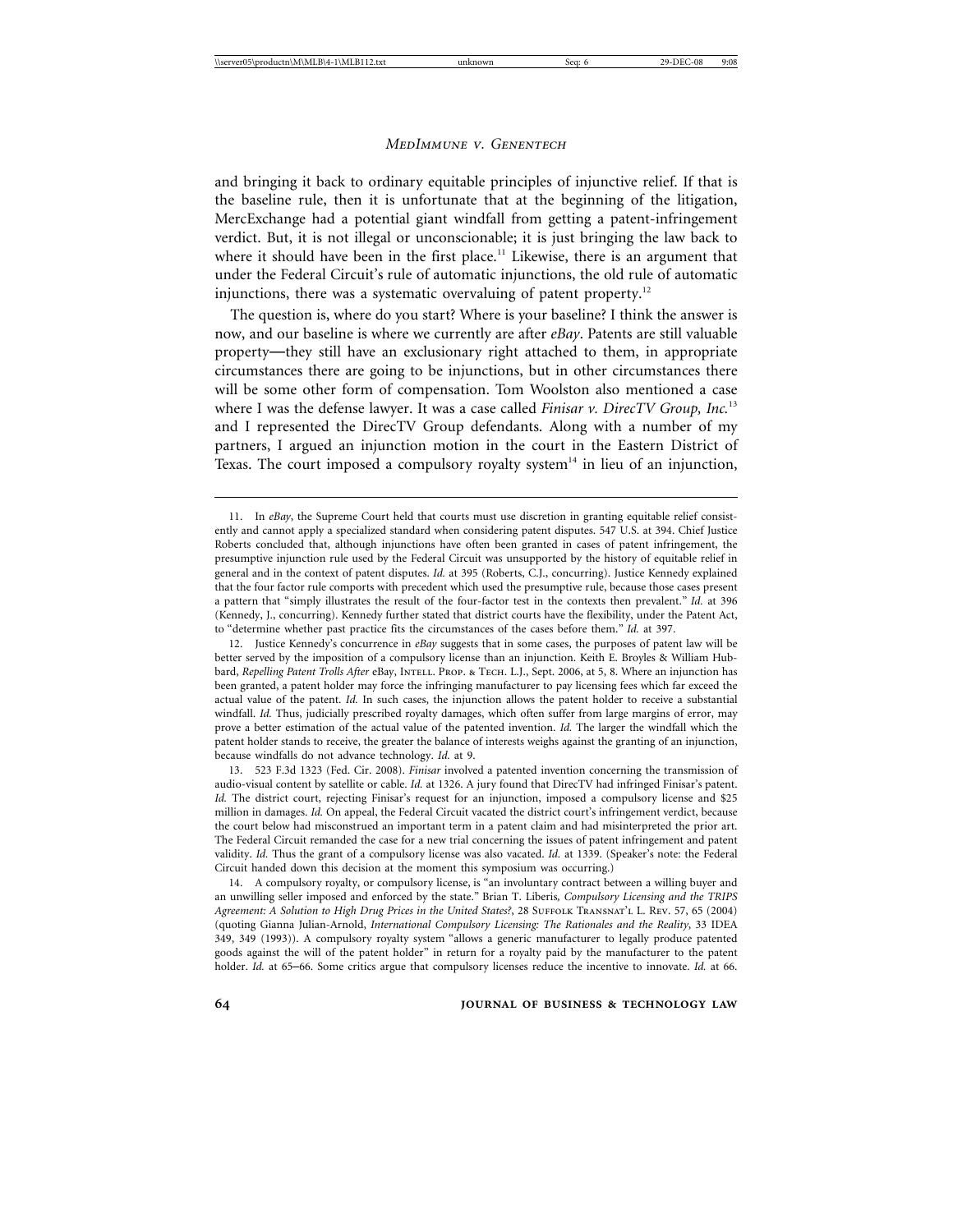# The New Private Ordering of Intellectual Property

noting in particular that EchoStar, which is the DISH TV network, and DirecTV, once tried to merge, but the antitrust authorities stopped the merger. Judge Clark was quite appropriately concerned in that case with the question of, "What happens if I, by patent law fiat, create a monopoly where the antitrust authorities said there should not be one?" That is a public interest factor.<sup>15</sup> I think it is fair to say that under the previous regime under the Federal Circuit of almost automatic injunctions, that argument would not have carried the day. But it did in the *Finisar* case, which came just after *eBay* was decided. I think that Tom Woolston, the most passionate and the most personally invested of those who do not like the *eBay* decision, said that the court in the Eastern District of Texas got it right.

Now, why did I start there? Was it just to be fair? Was it just to defend my own client's faith? No. I wanted to use that as a jumping-off point for talking a little bit more about how *MedImmune* came to us and how it fits into a broader context of a discussion that has been going on between the United States Court of Appeals for the Federal Circuit and the United States Supreme Court. Presumably, most of you know a little bit about what the Federal Circuit is—we heard some about it today. It was created in 1982, by the Federal Courts Improvement  $Act$ ,<sup>16</sup> signed by Presi-

16. In 1979, the Senate Judiciary Subcommittee on Improvements in Judicial Machinery was charged with two tasks: to relieve the caseload burden on the federal appellate system and to achieve uniformity in difficult areas of the law, like patents and taxes. Dennis DeConcini, *The Federal Courts Improvement Act of 1982: A Legislative Overview*, 14 Geo. Mason U. L. Rev. 529, 529 (1992). These practice areas were of particular interest because the law was difficult to ascertain and often varied from circuit to circuit, creating an inefficient process and increased litigation. *Id*. at 529–30. Indeed, it appeared that the scattered court system itself contributed to the problems, as there was no single court that could provide definitive statements of the law. *Id*. at 531–32. The Supreme Court would have been the logical choice as the ultimate voice in these types of cases, but a significant backlog of cases rendered this nearly impossible. *See id*. at 531. With the goal of efficiency in mind, the Federal Courts Improvement Act of 1982 was passed. The Act helped address the critical issues facing the Subcommittee by consolidating the Court of Customs and Patent Appeals and the Court of Claims and creating the Court of Appeals for the Federal Circuit and the United States Claims Court. *See id*. at 529–30. The Federal Circuit would help to alleviate the caseload burden confronting appeals courts, create uniformity in nebulous areas of the law, and remain deferential to the Supreme Court. *Id*. at 532–33.

The district court in *Finisar* ordered DirecTV to pay Finistar \$1.60 per "set top box" activated by DirecTV for the remaining life of the patent. Final Judgment at 1–2, Finisar Corp. v. DirecTV Group, Inc., No. 1:05-CV-264, 2006 WL 2037617 (E.D. Tex. July 7, 2006). The parties could agree to "more comprehensive or convenient terms," so long as they notify the court, which retained jurisdiction over the royalty system. *Id.* at 2.

<sup>15.</sup> Because the word "monopoly" implies "the giving of an exclusive privilege for buying, selling, working or using a thing which the public freely enjoyed prior to the grant" of the monopoly, the inference is that something is taken away from the people. United States v. Dubilier Condenser Corp., 289 U.S. 178, 186 (1933). Thus, if monopoly conditions exist, there is evidence that public interests are affected. Arnold B. Kanter & Stephen D. Sugarman, *British Antitrust Response to the American Business Invasion*, 22 Stan. L. Rev. 433, 466 (1970). For example, nineteen references were made to the Monopolies Commission between 1960 and 1968, and "[i]n 11 of the 15 matters the Commission found a monopoly that in some way was operating against the public interest." *Id.* at 465–66. Ambiguity is a natural result because the word "monopoly" is used in different contexts in patent and antitrust law. Simone A. Rose, *Patent "Monopolyphobia": A Means of Extinguishing the Fountainhead?*, 49 Case W. Res. L. Rev. 509, 526 (1999). The term also evokes negative reactions that cloud an objective analysis of patent law matters because of its antitrust connotations and association with illegality. *Id.* This ambiguity has created confusion with the courts as the chances of patents being held invalid and negatively impacting patent filings are increased, which in turn can inhibit technological innovation and growth that impacts the public. *See id*. at 527.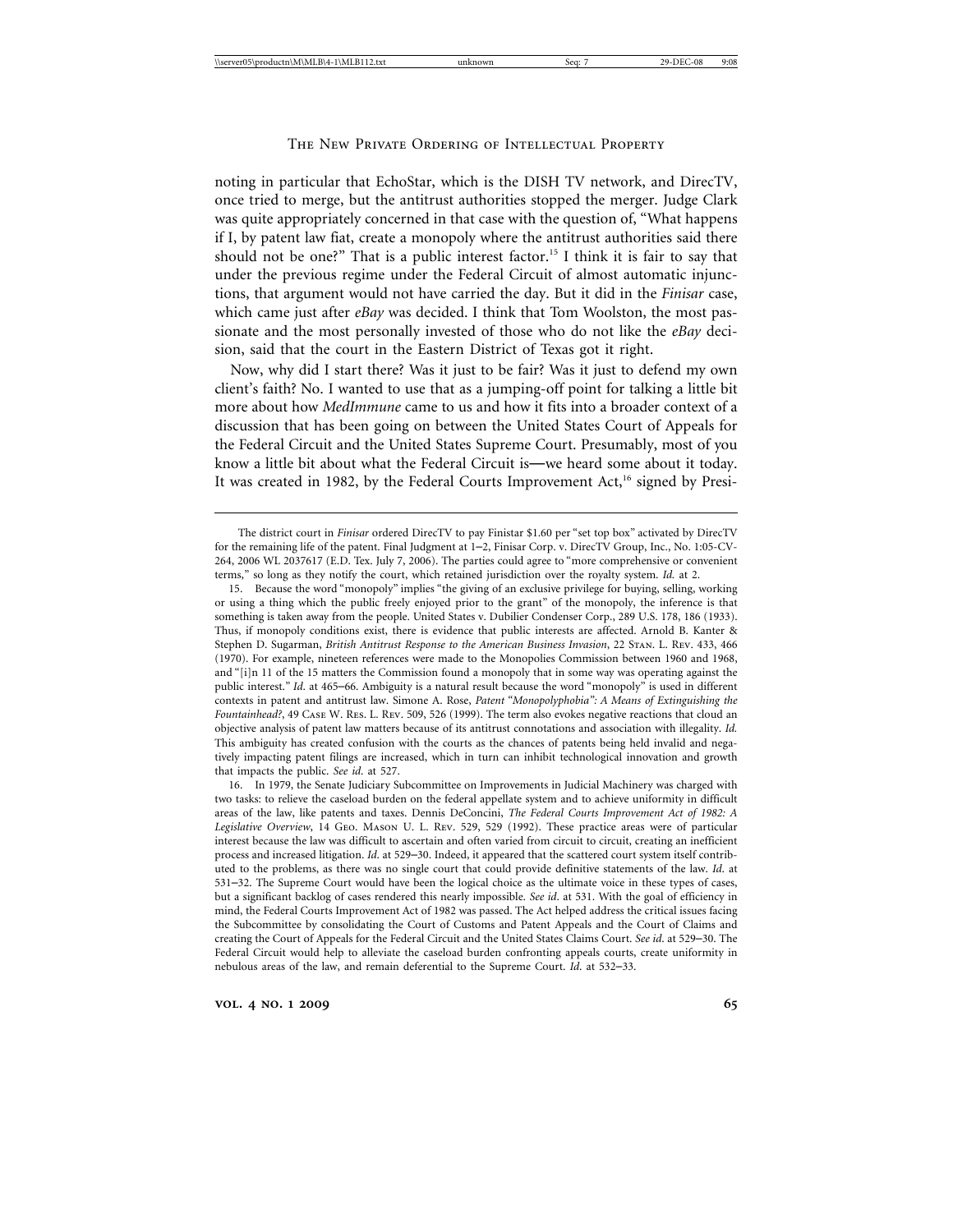dent Reagan, but pushed in bipartisan manner. Why did it come to be that all patent appeals went to this special court? Well before the Federal Circuit existed, patent infringement and validity challenges in ordinary district court litigation went to the regional circuits, just like every other kind of case. The problem was that there were some circuits that were so hostile to patents, that the lore was that certain circuits had not even upheld the validity of a patent for many years. So, patents were basically of no worth in certain circuits. This created all sorts of incentives for declaratory-judgment plaintiffs to bring their suits in the appropriate circuits, so that they could get their patent validity challenge heard by the circuit that hates patents. That hatred of patents that cropped up in several circuits was really the result of a hostility to patents that the Supreme Court showed in the 1930s and 1940s on the heels of an overall distrust of monopolies in general, and the vigorous enactment and enforcement of antitrust laws. This is why a lot of people who spend a lot more time thinking about these issues than I do, do not like using the term "patent monopoly,"17 because a patent's right is not a monopoly right; it is a right to exclude.

Now, very quickly, what has happened in the Supreme Court with these Federal Circuit patent cases since 1982? Well, in another article that I and three of my partners wrote last year in the *American University Law Review*, 18 we identified three waves in the history of Supreme Court review of Federal Circuit patent decisions. The first one, from 1982 to 1994, was effectively a hands-off period: "We created the specialized court, they are going to harmonize patent law, and we are going to let them do it." The interventions were modest and around the edges. The

<sup>17.</sup> A "patent monopoly" is a phrase that has generally become accepted without argument. *See* Giles S. Rich, *Are Letters Patent Grants of Monopoly?*, 15 W. New Eng. L. Rev. 239, 239 (1993). But the term "monopoly" usually carries with it negative connotations. *See id*. at 251. Thus, marrying the words "patent" and "monopoly" automatically confers upon patents the same prejudice associated with monopolies, resulting in distaste for the term by many. *See id*. at 239. Some schools of thought have put forth the idea that patents and monopolies are intertwined and that this mix can be conducive to both the public good as well as provide a benefit to inventors. *See id*. at 240. Others have argued the opposite viewpoint—that patents and monopolies are mutually exclusive. *See id*. The root of the disagreement lies in the notion that a monopoly takes away something of value from the public while a patent simply grants someone a right of exclusion. *Dubilier*, 289 U.S. at 186. Courts have occasionally wavered on which interpretation to follow, but generally speaking, the Federal Circuit has taken the stance that the phrase "patent monopoly" is unacceptable because it implies disapproval. *See* Rich, *supra*, at 252; Schenck v. Nortron Corp., 713 F.2d 782, 786 n.3 (Fed. Cir. 1983).

<sup>18.</sup> Gregory A. Castanias et al., *Survey of the Federal Circuit's Patent Law Decisions in 2006: A New Chapter in the Ongoing Dialogue with the Supreme Court*, 56 Am. U. L. Rev. 793 (2007). From 1982 to 1994, the Supreme Court took a largely hands-off approach to patent law cases, letting the Federal Circuit decide a number of patent issues and only intervening periodically. *See id*. at 800. During the next seven years, from 1995 to 2002, the Court reviewed a number of cases that touched upon the biggest issues in patent litigation. *Id*. at 802. Although more aggressive in granting certiorari to cases, the Court stood by many of the Federal Circuit's decisions. *See id*. at 802–03. Then, starting in 2002, the Court's approach to the Federal Circuit's rulings appeared to change. *See id*. at 808. The Court began actively reviewing the decisions of the Federal Circuit, and its fidelity to the lower court's rulings was replaced by stern language and an enhanced interest in patent law matters. *See id*. at 809; *see also* Sung, *supra* note 1, at 99 (discussing the Supreme Court's changing approach to patent appeals).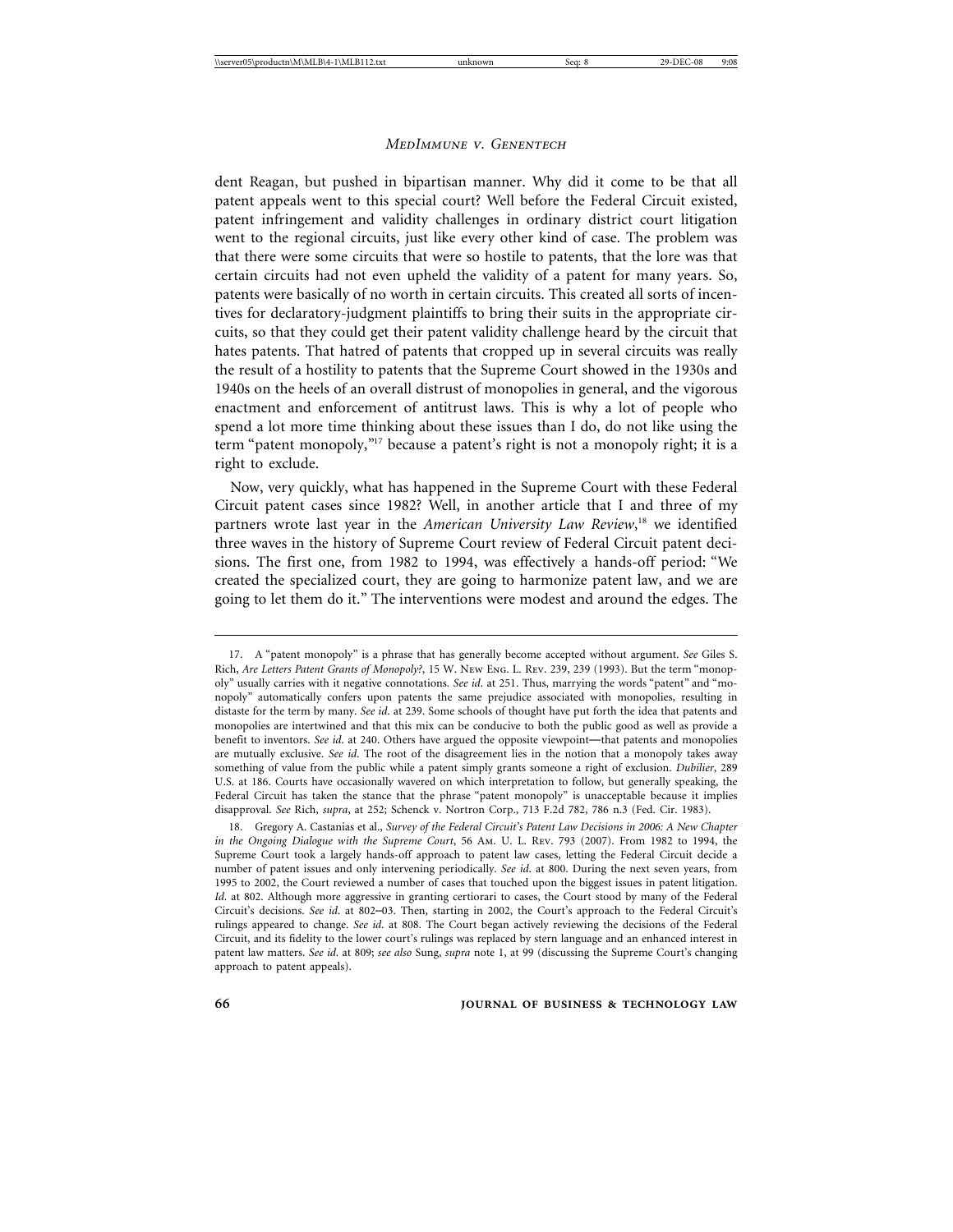# The New Private Ordering of Intellectual Property

first case to get the Court on the merits was Christianson against Colt.<sup>19</sup> It was fundamental—it had to do with whether the case was properly appealed to the Federal Circuit. What happens when you have a case that has a patent issue sort of buried in one of the claims? The answer was, if the well-pleaded complaint says there is a claim arising under the patent law and you go to the Federal Circuit on your appeal and if the complaint does not, you go to the regional circuit. This comes up not infrequently when a patent-law issue becomes an essential part of a claim, but you are not actually bringing a patent-law claim. Those cases have to go to the Federal Circuit if a patent-law issue is a fundamental part of the claim being asserted. Other cases, like Eli Lilly against Medtronic, $20$  involve the interpretation of a particular section of the patent laws dealing with medical devices: narrow, around the edges sort of things.

20. Eli Lilly & Co. v. Medtronic, Inc., 496 U.S. 661 (1990). In 1983, "the predecessor-in-interest of . . . Eli Lilly & Co. filed an [infringement] action against . . . Medtronic Inc., in the United States District Court for the Eastern District of Pennsylvania to enjoin [their] testing and marketing of an implantable cardiac defibrillator . . . . " *Id.* at 664. Medtronic argued that its activities were "reasonably related to the development and submission of information under" the Federal Food, Drug, and Cosmetic Act ("FDCA"), and were thus exempt. *Id.* The district court rejected Medtronic's "argument, concluding that the exemption does not apply to the development and submission of information relating to medical devices." *Id.*

On appeal, the Federal Circuit reversed and remanded, holding that Medtronic's actions could not constitute infringement if those actions were intended to develop information reasonably related to the development and submission of information necessary to obtain approval under FDCA regulations. *Id.*

The Supreme Court granted certiorari and affirmed the Federal Circuit's ruling. *Id.* at 664, 679. The Court held that Medtronic's use of the inventions to develop and submit information for marketing approval of medical devices under the FDCA was not infringement because, even though the text is not "plainly comprehensible on anyone's view," the provision more naturally reads as the Federal Circuit determined when the structure of the Drug Price Competition and Patent Term Restoration Act of 1984 is taken as a whole. *Id*. at 669. The Court felt that to construe the statutory provision differently would take a "good deal of legislative imprecision" and "an implausible substantive intent as well." *Id.* at 679.

<sup>19.</sup> Christianson v. Colt Indus. Operating Corp., 486 U.S. 800 (1988). Colt Industries holds patents for the M16 and requires others to agree to a nondisclosure agreement when manufacturing M16 parts and accessories. *Id.* at 804. Christianson was a former Colt employee who agreed to such an agreement. *Id.* Christianson later formed his own company and began selling M16 parts to third parties. *Id.* at 804. Christianson brought an action in the U.S. District Court for the Central District of Illinois against Colt for damages, injunctive and equitable relief, violations of antitrust laws, and tortious interference with business relations. *Id.* at 805.

The district court agreed with Christianson's contention that Colt's patents were invalid from their inception for failure to meet certain statutory requirements, and granted Christianson's motion for summary judgment, holding that (1) nine of Colt's expired M16 patents were invalidated from their inception, and (2) all of Colt's trade secrets regarding the M16 were void and unenforceable. *Id.* at 806. Colt appealed to the Federal Circuit, which concluded that it lacked jurisdiction and transferred the appeal to the U.S. Court of Appeals for the Seventh Circuit. *Id.* The Seventh Circuit concluded the Federal Circuit had been wrong in transferring the case and transferred it back. *Id.* On retransfer, the Federal Circuit reversed the district court's grant of summary judgment. *Id.* at 807.

On certiorari, the Supreme Court held that the Federal Circuit did not have jurisdiction because a patent law issue was not necessary to the overall success of either claim. *Id*. at 809. The Court also held that antitrust claims against Colt did not "arise under" patent law. *Id*. at 815. In addition, the Court decided that the Federal Circuit was not obliged to adopt the Seventh Circuit's analysis of the jurisdictional issue because "the law of the case was that the Seventh Circuit had jurisdiction, and it was the Seventh Circuit, not the Federal Circuit, that departed from the law of the case;" once the Federal Circuit "concluded that the prior decision was 'clearly wrong' it was obliged to decline jurisdiction." *Id*. at 817.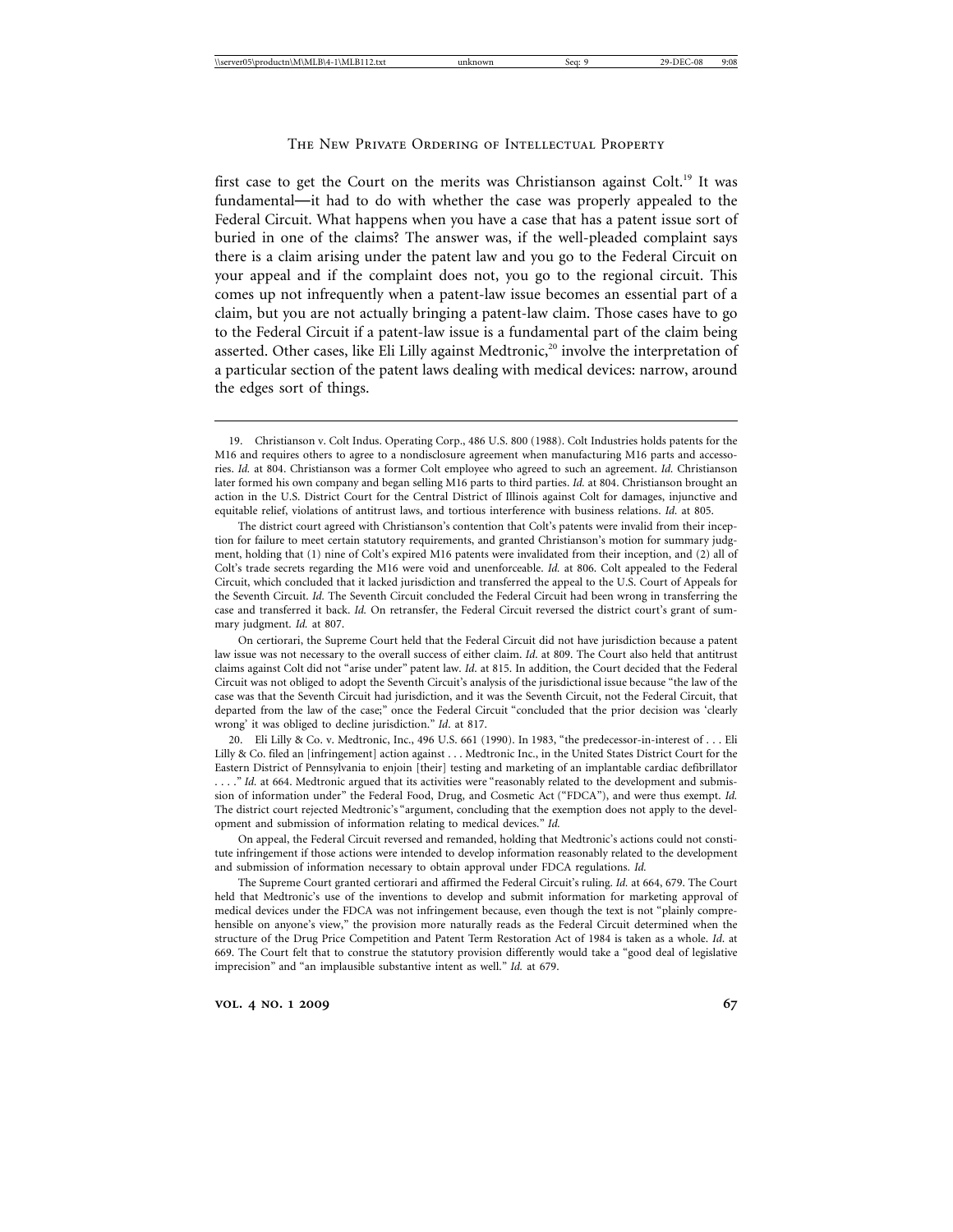The second wave—lasting from 1994 to 2002—shows the Court as a little bit more aggressive, but only on the biggest issues. This is when the Supreme Court decides cases like *Markman*.<sup>21</sup> Can a jury get a claim-construction dispute?<sup>22</sup> Is that compelled by the Seventh Amendment cases like *Warner-Jenkinson*? 23 Should there

The Supreme Court granted certiorari and affirmed, holding that the construction of a patent, including terms of art within its claim, was exclusively within the province of the court and rejecting the notion that a jury could determine the meaning of any disputed term of art subject to a Seventh Amendment guarantee. *Id.* at 391. The Court reasoned that "judges, not juries, are the better suited" to decipher the meanings of patent terms, as "[t]he construction of written instruments is one of those things that judges often do and are likely to do better than jurors unburdened by training in exegesis." *Id*. at 388. The Court supported its decision by emphasizing the importance of uniformity in the treatment of patents. *Id.* at 390.

22. Along with a brief summary of the invention, an inventor must include a specification section in the patent application that fully describes, among other things, the invention itself and the "part, improvement, or combination which he claims as his own." Kyle J. Fiet, Comment, *Restoring the Promise of* Markman*: Interlocutory Patent Appeals Reevaluated Post-*Phillips v. AWH Corp., 84 N.C. L. Rev. 1291, 1296 (2006) (quoting the Patent Act of 1836, § 6, 5 Stat. 117, 199 (repealed 1870)). These patent claims define the exact boundaries of patent protection. *Id*. Claim construction is the term used to describe the process of interpreting and translating the meaning of the patent claims that have allegedly been infringed. *See id*. Essentially, the goal of claim construction is to figure out what the claim means. *Id*. This phase of patent litigation is significant because the outcome of the case can hinge on how the court defines a specific term. *Id*. at 1297. Indeed, in *Markman*, the Supreme Court held that interpreting the construction of a patent and the terms within its claim were purely legal issues that fell within the exclusive province of the court. 517 U.S. at 391.

23. Warner-Jenkinson Co. v. Hilton Davis Chem. Co., 520 U.S. 17 (1997). Warner-Jenkinson and Hilton Davis both manufactured dyes. *Id.* at 21. Hilton Davis held a patent that disclosed a dye-purification process involving "ultrafiltration." *Id.* Warner-Jenkinson developed a similar ultrafiltration process, and Hilton Davis sued Warner-Jenkinson for patent infringement. *Id.* at 23. "As trial approached, Hilton Davis conceded that there was no literal infringement, and relied solely on the doctrine of equivalents." *Id.* "The jury found that the . . . patent was not invalid and that Warner-Jenkinson infringed upon the patent under the doctrine of equivalents." *Id.* The district court granted a permanent injunction forbidding Warner-Jenkinson's ultrafiltration method. *Id.*

The Federal Circuit affirmed, holding that "the doctrine of equivalents continues to exist and that its touchstone is whether substantial differences exist between the accused process and the patented process." *Id.* The court also held that the equivalence matter is one left to the jury. *Id.* Furthermore, it found little difference between the Warner-Jenkinson process and the Hilton Davis patent. *Id.*

The Supreme Court granted certiorari and reversed and remanded. *Id.* at 24. The Court held that the history of the doctrine of equivalents does not conflict with the Patent Act. *See id.* at 28. It also held that the doctrine of equivalents must be applied to individual elements of the claim and not to the invention in its entirety, in order to avoid an overly broad application that would "effectively eliminate that element in its entirety." *Id.* at 29. The Court reasoned that "[w]here the reason for the change was not related to avoiding the prior art, the change may introduce a new element, but it does not necessarily preclude infringement by equivalents of that element." *Id*. at 33. The Court emphasized the importance of prosecution history estoppel and "preservation of some meaning for each element in a claim," holding that "[p]rosecution history estoppel continues to be available as a defense to infringement." *Id.* at 40, 41. Therefore, "if the patent holder demonstrates that an amendment required during prosecution had a purpose unrelated to patentability, a court must consider that purpose in order to decide whether an estoppel is precluded." *Id.* at 40–41. However, if the patent

<sup>21.</sup> Markman v. Westview Instruments, Inc., 517 U.S. 370 (1996). Markman owned the patent to a clothes-tracking system that aided in the dry-cleaning process by generating transaction records and bar codes readable by optical detectors. *Id.* at 374. Westview's product used a similar data processor and listed drycleaning charges on bar codes as well. *Id.* Markman brought an infringement action and the jury found that Westview's product had infringed Markman's patent. *Id.* at 374–75. However, the district court directed a verdict for Westview on the ground that its device was unable to track "inventory" as that term was used in the claim. *Id.* at 375. The Federal Circuit affirmed, holding that the interpretation of the claim was the exclusive province of the court. *Id.* at 376.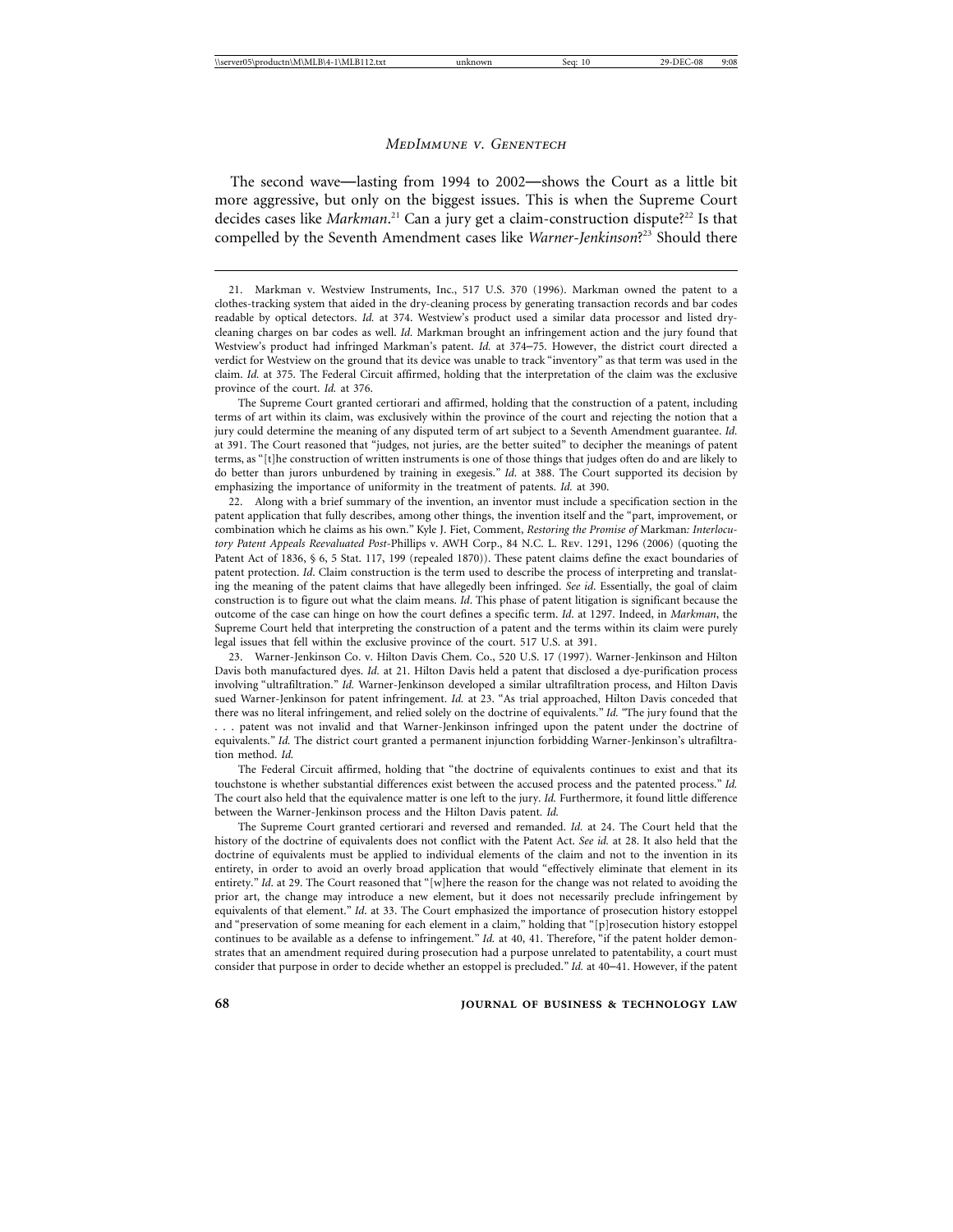# The New Private Ordering of Intellectual Property

be a doctrine of equivalents<sup>24</sup> in patent law, or should we overrule it? Petitioners argument was that the 1952 Act had abolished the doctrine of equivalents, since it expressly provided for equivalents only for claims written under Section 112, Paragraph  $6<sup>25</sup>$  Of course, asking the Court to do that in 1994 about the 1952 Act did not really work, and the argument failed. But still, in both of those two waves, the Federal Circuit did really well, and their affirmance rate was high in both of those waves. There was not a lot of data in either of them because there were not a lot of cases that the Supreme Court agreed to take.

But starting in 2002, the tide turned. In 2002, in a period of a couple of days, the Supreme Court decided two cases: *Festo*<sup>26</sup>—another case, like *Warner-Jenkinson*, involving the doctrine of equivalents—and a case called Holmes Group against Vornado, $27$  dealing with basically the same issue that the Supreme Court had taken

25. 35 U.S.C. § 112, ¶ 6 ("An element in a claim for a combination may be expressed as a means or step for performing a specified function without the recital of structure, material, or acts in support thereof, and such claim shall be construed to cover the corresponding structure, material, or acts described on the specification *and equivalents thereof*.") (emphasis added).

holder fails to "establish such a purpose, a court should presume that the purpose behind the required amendment is such that prosecution history estoppel would apply." *Id.* at 41. The lower court failed to give due recognition to this principle, leading the Supreme Court to reverse its findings. *Id.*

<sup>24.</sup> Under the doctrine of equivalents, a device or process that does not fall within the literal scope of patent infringement may still be found to infringe if there is "equivalence" or a lack of substantial difference to the claimed invention. *Id.* at 17; *see also* Pall Corp. v. Micron Separations, Inc., 66 F.3d 1211, 1218 (Fed. Cir. 1995). The core of the doctrine of equivalents is that a person "may not practice a fraud on a patent." Graver Tank & Mfg. Co. v. Linde Air Prods. Co., 339 U.S. 605, 608 (1950). The basis on which the doctrine is founded is that "if two devices do the same work in substantially the same way, and accomplish substantially the same result, they are the same, even though they differ in name, form or shape." *Id.* at 608 (citing Mach. Co. v. Murphy, 97 U.S. 120, 125 (1878)). The goal of the doctrine is to protect patent owners from unfair infringements. *Id.* (citing Sanitary Refrigerator Co. v. Winters, 280 U.S. 30, 42 (1929)). Equivalency is not a static measure—it must be defined by taking into account the context and purpose of the patent, the prior art, and the unique circumstances of each case. *Id.* at 609.

<sup>26.</sup> Festo Corp. v. Shoketsu Kinzoku Kogyo Kabushiki Co., 535 U.S. 722, 739 (2002) (chastising the Federal Circuit for "ignor[ing] the guidance of [Supreme Court precedent]," taking on a responsibility that "rests with Congress," and applying a new rule without justification). Festo, the holder of two patents for an improved magnetic rodless cylinder, brought an action against Shoketsu for infringement when it entered the market with a similar device to the ones disclosed by Festo's patents. *Id.* at 728–29. Although Shoketsu's device did not fall under the exact scope of Festo's patents, Festo argued that the similarities between the devices were enough to invoke the doctrine of equivalents. *Id.* at 729. In response, Shoketsu argued that Festo was estopped from such a claim because Festo's prosecution history involved multiple amendments narrowing the prior applications. *Id.* Reviewing these arguments, the Court held that prosecution history estoppel may apply to "[any] narrowing amendment made to satisfy any requirement of the Patent Act . . . ." *Id.* at 736. The Court also held that estoppel does not necessarily bar suit against every equivalent to the suit as "the patentee should bear the burden of showing that the amendment does not surrender the particular equivalent in question." *Id.* at 740.

<sup>27.</sup> Holmes Group, Inc. v. Vornado Air Circulation Sys., Inc., 535 U.S. 826 (2002). The Court was purposeful in noting the Federal Circuit's disregard for Supreme Court precedent and "longstanding policies." *Id.* at 830–31. In *Holmes*, Vornado—a manufacturer of patented fans and heaters—sued Duracraft, a competitor, for patent infringement. *Id.* at 827–28. Even though the U.S. Court of Appeals for the Tenth Circuit found for Duracraft, Vornado initiated a similar complaint with the United States International Trade Commission against The Holmes Group. *Id.* at 828. Vornado argued that Holmes's sale of fans and heaters with a spiral grill design infringed their patent and trade dress—the same dress held unprotected in the prior case. *Id.* Holmes then filed an action for declaratory judgment and an injunction prohibiting Vornado from claiming infringe-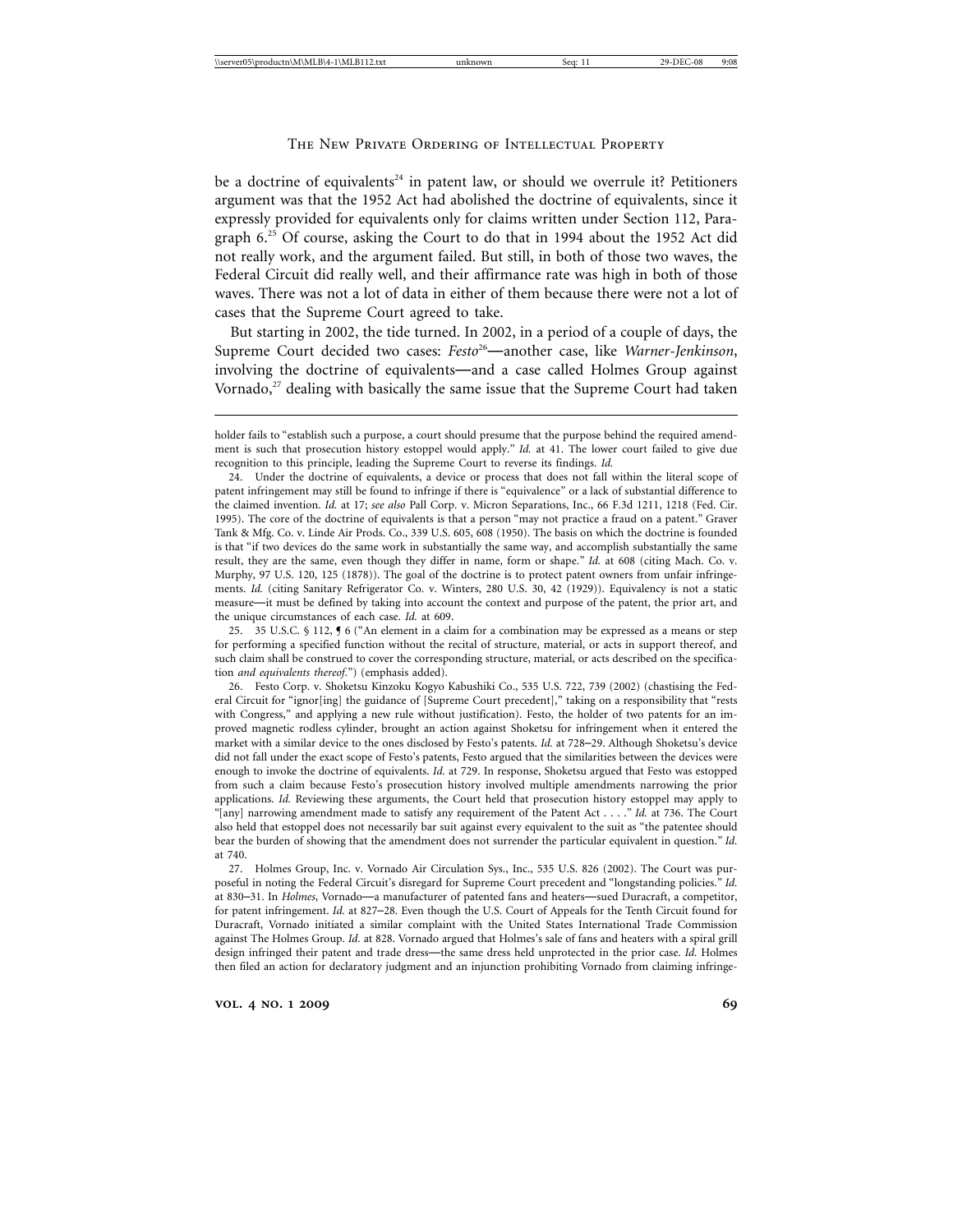up in 1983 or 1984 with the *Christianson* case. Basically, in both of these opinions, the Supreme Court used some pretty harsh language, and pointed at the Federal Circuit, saying, "You are not reading our opinions. You are not following the law. You need to listen. You are interfering with our right to make the law." Since 2002, eleven patent cases have been decided by the Supreme Court of the United States.<sup>28</sup> The Federal Circuit's record in those eleven cases? 0-11. What is happening here is the Supreme Court is saying, basically, "We are going to reform patent law." While Congress is fiddling with patent-law reform, as they have been for numbers of years, and every time you think it is close, it never happens. There are a lot of interests. The political waves in an election year are not with patent-law reform right now. So the Supreme Court is left to reform—to adjust—patent law. What I see the Court saying to the Federal Circuit is, "Look. You have gone and given too many advantages to the patent holders. You have made patents too strong. We need to step back and mediate and moderate a little bit." But again, patent law is still patent *law*, not *patent* law, and the Supreme Court is still supreme. Those are the two lessons that you take out of all of that.

So that brings us to *MedImmune*. The old law in the Federal Circuit said you had to have a reasonable apprehension of an imminent suit to sue for declaratory judgment. Now this basically gave the playing field to the patent holder because you could style your licensing discussions, your charge letters, and that sort of thing in such a way that you could never give the potential defendant the right to go seek out their own forum, to go file somewhere really slow just to hold this thing up. Likewise, maybe you want to file somewhere really fast, like the Eastern District of Virginia or the Eastern District of Texas, because that is really advantageous to plaintiffs. So the whole *MedImmune* case really ends up being a discussion of the contract, because the contract said, "You only have to pay license fees if the patent is valid." The question was whether they could challenge the validity while continuing to pay the license fees to protect themselves. The Supreme Court says that you do not have to bet the farm to seek out a declaratory-judgment action. But the real potential for mischief, the really interesting portion of the *MedImmune* decision, is

ment. *Id.* The district court granted the declaratory judgment and the injunction, explaining that "the collateral-estoppel effect of [Vornado's prior case] precluded respondent from relitigating its claim of trade-dress rights" in the design. *Id.* On appeal, the Federal Circuit remanded the case "for consideration of whether the 'change in law' exception to collateral estoppel applied." *Id.* at 829. The Supreme Court held that the Federal Circuit erred in that it lacked jurisdiction over the case. *Id.* at 830. The Court explained that the Federal Circuit's jurisdiction hinges on whether the plaintiff's well-pleaded complaint asserts a claim arising under federal patent law. *Id.* It also held that a "counter claim . . . [cannot] serve as the basis for a district court's 'arising under' jurisdiction." *Id.* The claims at issue were not based on patent law, and as such, the court lacked jurisdiction. *Id.*

<sup>28.</sup> Quanta Computer, Inc. v. LG Elecs., Inc., 128 S. Ct. 2109 (2008); Microsoft Corp. v. AT&T Corp., 127 S. Ct. 1746 (2007); KSR Int'l Co. v. Teleflex Inc., 127 S. Ct. 1727 (2007); MedImmune, Inc. v. Genentech, Inc., 549 U.S. 118 (2007); Lab. Corp. of Am. Holdings v. Metabolite Labs., Inc., 548 U.S. 124 (2006); eBay Inc. v. MercExchange, L.L.C., 547 U.S. 388 (2006); Unitherm Food Sys., Inc. v. Swift-Eckrich, Inc., 546 U.S. 394 (2006); Merck KGaA v. Integra Lifesciences I, Ltd., 545 U.S. 193 (2005); *Holmes Group*, 535 U.S. 826; *Festo Corp.*, 535 U.S. 722; J.E.M. Ag Supply, Inc. v. Pioneer Hi-Bred Int'l, Inc., 534 U.S. 124 (2001).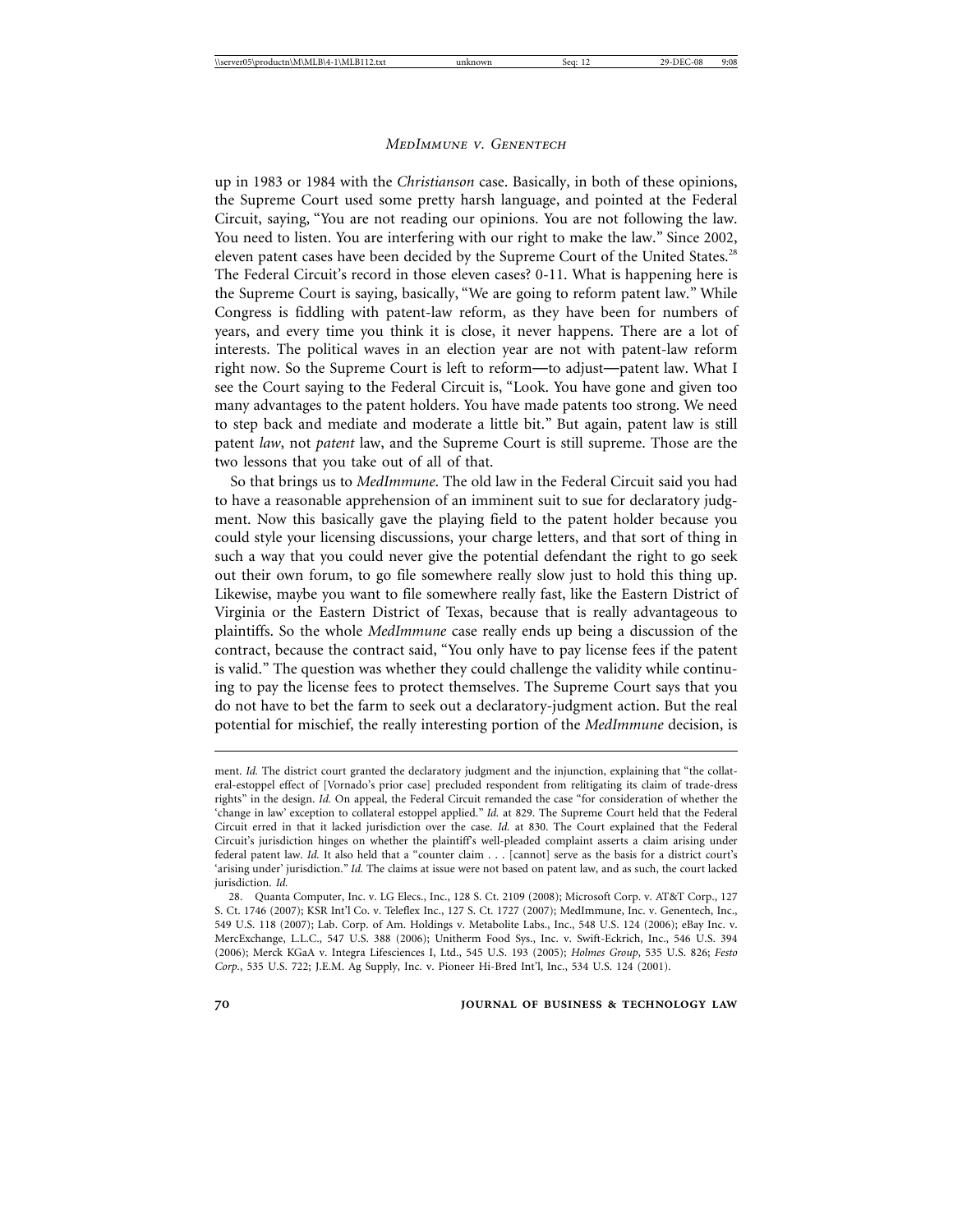in a footnote—footnote  $11<sup>29</sup>$  The footnote gets rid entirely of this "reasonable apprehension of imminent suit" test. So, this is how it has changed the law as to licensees—this is what the *MedImmune* case is actually about, the actual license that was already in place. They had been using the Article III bar as they interpreted it to keep licensees from challenging patent validity, or challenging actual validity. Now that the jurisdictional bar is gone, it is going to be more difficult—you heard Professor Kieff talk about *Lear Inc. v. Adkins*<sup>30</sup>—that contractual provisions prohibiting validity challenges have been at least suspect since the *Lear* decision. Also they have been allowed in the context of settlement of litigation.

Now, the bigger effect of *MedImmune* is that when you are engaging in licensing discussions, you really cannot play the "magic words" game that you used to be able to play to keep people from going to court for the declaratory-judgment actions. Now, if you are having licensing discussions, saying, "I think you ought to take a license to my '234 patent because you are not going to be able to make your widget without my '234 patent," and that might be enough, in a totality-of-the-circumstances test,<sup>31</sup> which now, after *MedImmune*, applies. That might be enough for the other party in the licensing discussion, the non-patent holder, to rush off to court, file a declaratory-judgment action, and say, "This patent stinks. It is invalid, and by the way I would not infringe it with my widget. Let us get this decided." This

*Id.*

<sup>29.</sup> *MedImmune*, 549 U.S. at 132 n.11. The footnote states:

Even if *Altvater* could be distinguished as an "injunction" case, it would still contradict the Federal Circuit's "reasonable apprehension of suit" test (or, in its evolved form, the "reasonable apprehension of *imminent* suit" test, *Teva Pharm. USA, Inc. v. Pfizer, Inc.,* 395 F.3d 1324, 1333 (2005)). A licensee who pays royalties under compulsion of an injunction has no more apprehension of imminent harm than a licensee who pays royalties for fear of treble damages and an injunction fatal to his business. The reasonable-apprehension-of-suit test also conflicts with our decisions in *Maryland Casualty Co. v. Pacific Coal & Oil Co.,* 312 U.S. 270, 273 . . . (1941), where jurisdiction obtained even though the collision-victim defendant could not have sued the declaratory-judgment plaintiff-insurer without first obtaining a judgment against the insured; and *Aetna Life Ins. Co. v. Haworth,* 300 U.S. 227, 239 . . . (1937), where jurisdiction obtained even though the very reason the insurer sought declaratory relief was that the insured had given no indication that he would file suit. It is also in tension with *Cardinal Chemical Co. v. Morton Int'l, Inc.,* 508 U.S. 83, 98 . . . (1993), which held that appellate affirmance of a judgment of noninfringement, eliminating any apprehension of suit, does not moot a declaratory judgment counterclaim of patent invalidity.

<sup>30. 395</sup> U.S. 653, 672 (1969).

<sup>31.</sup> In patent infringement cases, the court must employ the "totality of the circumstances" test to evaluate whether a declaratory judgment action satisfies the Article III requirement that there exists an actual, and thus justiciable, controversy. *See* Cat Tech LLC v. TubeMaster, Inc., 528 F.3d 871, 879–80 (Fed. Cir. 2008); *see also* Caraco Pharm. Labs., Ltd. v. Forest Labs., Inc., 527 F.3d 1278, 1290 (Fed. Cir. 2008) (quoting *MedImmune*, 549 U.S. at 127). Prior to the "totality of circumstances" test, the courts employed a "reasonable apprehension of suit test." *Cat Tech*, 528 F.3d at 879. The Supreme Court overruled this test in *MedImmune* because it was unduly restrictive and because it conflicted with, and would contradict, several prior decisions in which it was found that a declaratory judgment plaintiff had a justiciable controversy. *See MedImmune*, 549 U.S. at 126–37. The Supreme Court has implemented a three part framework to guide an analysis under the "all the circumstances test." Under that framework, "an action is justiciable under Article III only where (1) the plaintiff has standing, (2) the issues presented are ripe for judicial review, and (3) the case is not rendered moot at any stage of the litigation." *Caraco Pharm.*, 527 F.3d at 1291 (citations omitted).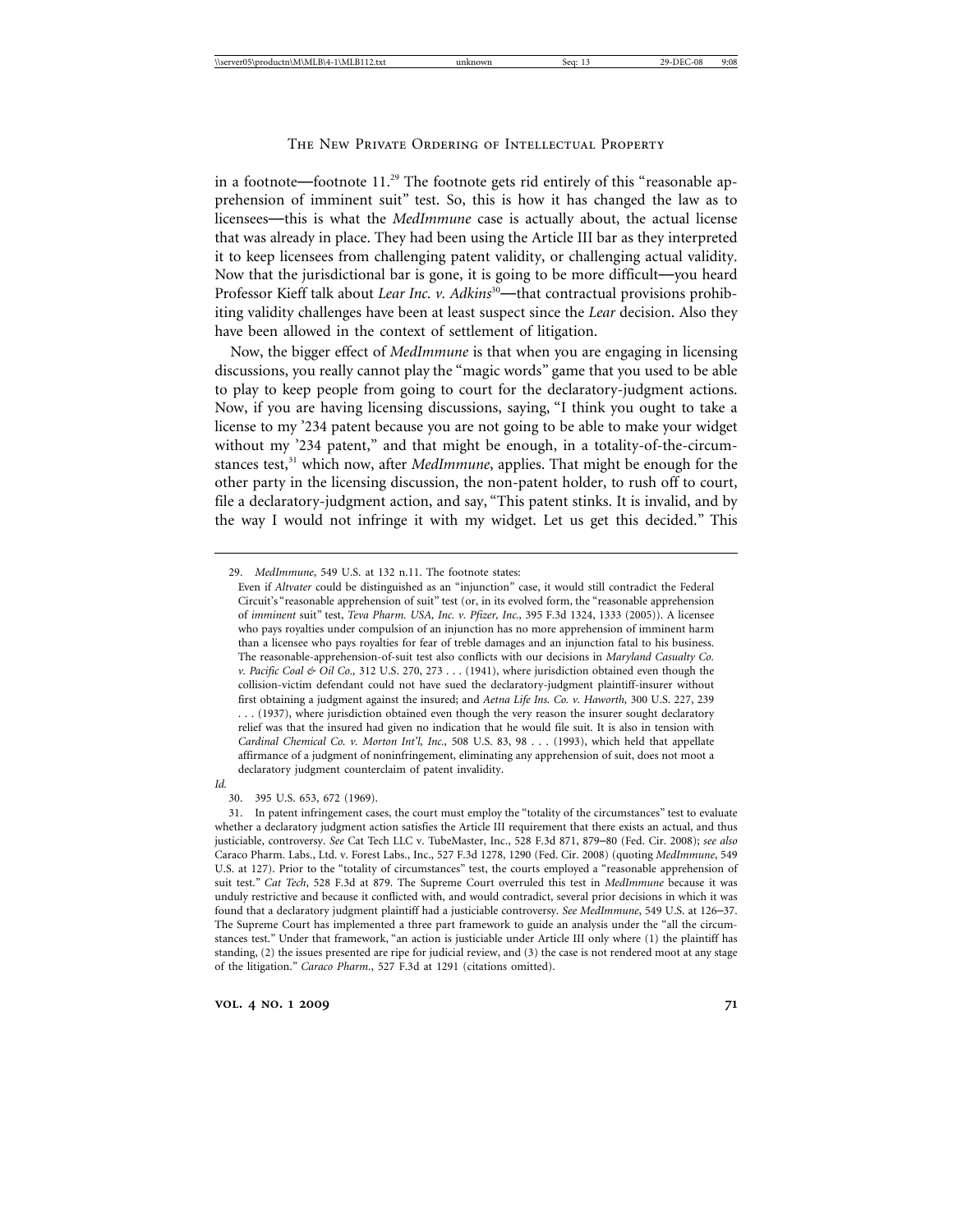becomes not so much a question of *whether* there is going to be litigation, but *where* there is going to be litigation and who is going to get to choose the location. This gives more power to the potential defendant, to the non-patent holder. It is going to come up in the context of licensing discussions, it is going to come up in the context of inquiry or charge letters—where you send a letter to somebody and say, "You know, we have got a patent and we think we ought to discuss it with you." Maybe you can make the letter so vague that it is not a sufficient threat of litigation that you need to settle your rights. I would be skeptical about how vague you can be and still send a useful letter. "We might have something that you might be interested in; we should talk." That probably is not enough for declaratory-judgment in a jurisdiction, but it is closer to the line than it was before the *MedImmune* decision.

It is also really interesting how this is playing out in pharmaceutical patents, because the Federal Circuit is increasingly holding that just merely listing your patents in the Orange Book $32$  may very well be enough to sustain declaratory-judgment jurisdiction; it may be enough of a threat to a potential generic manufacturer that the generic can go in and file a declaratory-judgment action.

Next, I will review very quickly what has happened in the Federal Circuit since *MedImmune*, so that we have some time to talk about this and how it fits in. The first post-*MedImmune* case, *SanDisk v. ST Microelectronics*, was decided March of last year and the holding was: where a patentee asserts rights under a patent based on certain identified ongoing or planned activity of another party, and where that party contends that it has the right to engage in the accused activity without a license, then there is a case or controversy.<sup>33</sup> In Judge Bryson's concurrence, he points out that this is going to apply to virtually any case involving licensing discussions—and he is probably right. The next one is a pharmaceutical case: *Teva*. 34 There is a special provision of the Hatch-Waxman Act that allows for a declaratoryjudgment type suit to obtain patent certainty. This is where the Orange Book notion comes into play. The court says in *Teva* that the controversy was created when

<sup>32.</sup> Officially entitled the "Approved Drug Products with Therapeutic Equivalence Evaluations," the Orange Book is a listing of all FDA-approved drugs and pertinent patents covering those drugs. *See* Julie Dohm, Comment, *Expanding the Scope of the Hatch-Waxman Act's Patent Carve-out Exception to the Identical Drug Labeling Requirement: Closing the Patent Litigation Loophole*, 156 U. Pa. L. Rev. 151, 152 & n.2 (2007). The purpose of the Orange Book is to provide a reference where all pharmaceutical patents can be found. *See* Douglas A. Robinson, Note, *Recent Administrative Reforms of the Hatch-Waxman Act: Lower Prices Now in Exchange for Less Pharmaceutical Innovation Later?*, 81 Wash. U. L.Q. 829, 854 (2003). The types of patents that may be listed include "drug substance (active ingredient) patents, drug product (formulation and composition) patents, and method-of-use patents." *See* Dohm, *supra*, at 160. But more than just a reference, the Orange Book serves the interest of the Hatch-Waxman Act as it helps to "facilitate the resolution of patent-related disputes over pharmaceutical drugs by creating a streamlined mechanism for identifying and resolving patent issues related to the proposed generic products." Apotex, Inc. v. Thompson, 347 F.3d 1335, 1338 (Fed. Cir. 2003).

<sup>33.</sup> SanDisk Corp. v. STMicroelectronics, Inc., 480 F.3d 1372 (Fed. Cir. 2007); *see also* Sung, *supra* note 1, at 111 (discussing the Federal Circuit's treatment of the *SanDisk* case).

<sup>34.</sup> Teva Pharm. USA, Inc. v. Novartis Pharm. Corp., 482 F.3d 1330 (Fed. Cir. 2007); *see also* Sung, *supra* note 1, at 112 (highlighting the court's reasoning in *Teva*).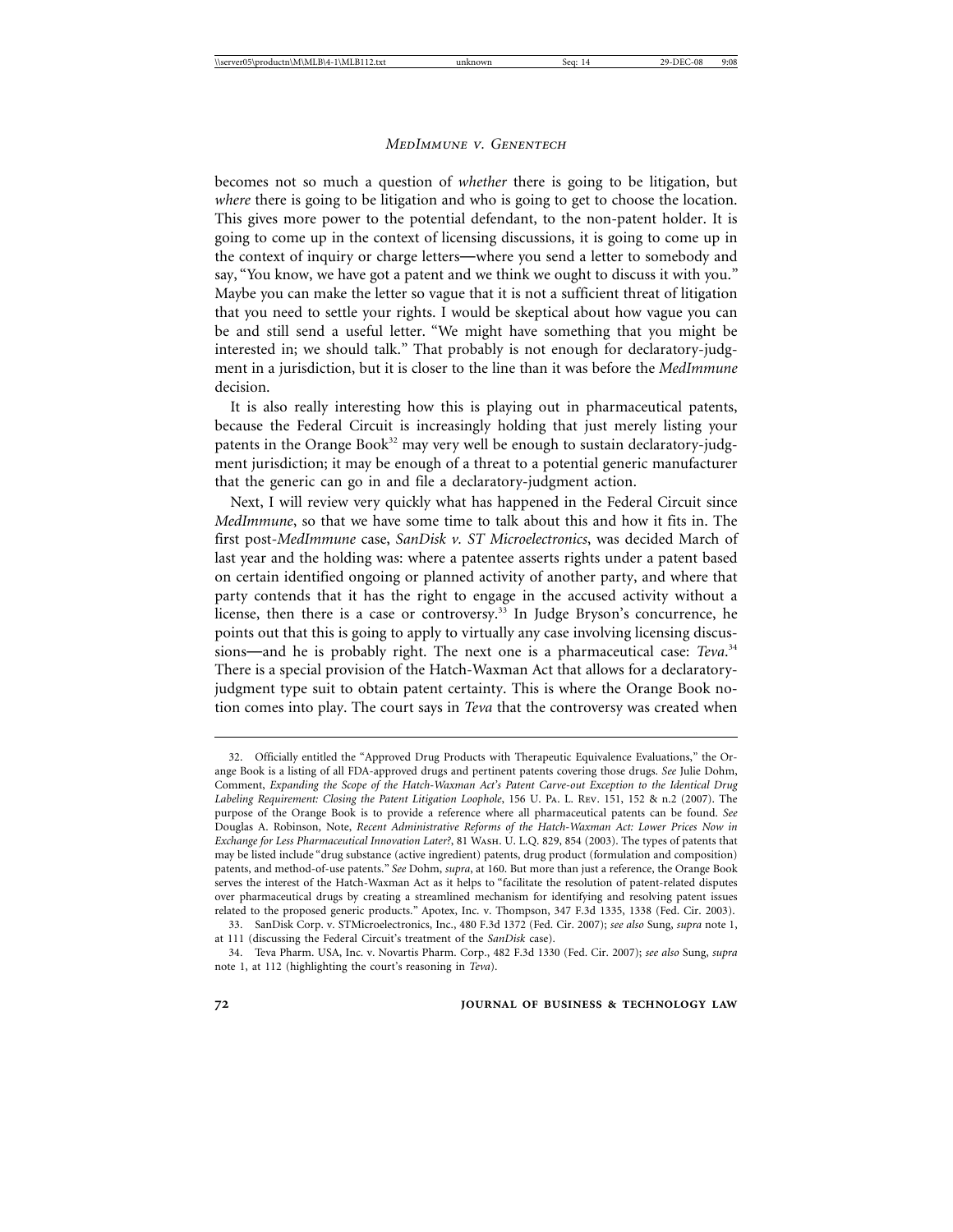Novartis listed its family of patents over  $F_{\text{amvir}}$  in the Orange Book. They said that merely listing in the Orange Book represents that a claim of patent infringement could reasonably be asserted. Judge Friedman, concurring, thought this would be enough. The Federal Circuit majority in this case actually went through several factors, like the fact that Teva had filed an ANDA—an abbreviated new drug application.35 They also pointed to the statutory provision for certainty, the statutory provision providing for ANDA, the overall purposes of the Hatch-Waxman Act, the fact that there was already a pending suit involving one of this family of patents between these two companies, and the prospect of future litigation. So all of this sort of went into the soup of saying, "Yeah, there is a case or controversy." Judge Friedman would just cut through it and say, "That listing in the Orange Book is enough."

So, then you get to *Benitec Australia*, 36 an interesting case because even after *MedImmune*, it still held there was no controversy. The patent holder sued for infringement; defendant counter-claimed for declaratory judgment of invalidity and unenforceability. The Supreme Court had decided the *Merck* case,<sup>37</sup> deciding that there was a broad safe harbor under  $\S 271(e)(1)$ .<sup>38</sup> Benitec argued that there was no present case or controversy and asked for dismissal without prejudice. This left open the possibility that the patent holder could sue again. Nucleonics asserted that they had a counter-claim for invalidity, and that the court could not just get rid of that claim by dismissing. The court sided with Benitec and dismissed.39 Judge

36. Benitec Austl., Ltd., v. Nucleonics, Inc., 495 F.3d 1340 (Fed. Cir. 2007); *see also* Sung, *supra* note 1, at 113 (laying out the Federal Circuit holding in *Benitec*).

<sup>35.</sup> ANDA is a process designed to provide independent generic drug companies with a strong incentive to develop and produce lower-costing generic drugs for the benefit of public consumption. *See* Bryan A. Liang, *Regulating Follow-on Biologics*, 44 Harv. J. on Legis. 363, 365 (2007). To reduce costs while simultaneously developing generic drugs, ANDA eliminates the repetitive tests that the FDA previously required before approving generic drugs. *Id.* at 386. Under this system, the FDA looks to testing of the earlier brand name product. *Id.* In essence, ANDA allows manufacturers to make generic drugs as long as they "establish[ ] bioequivalence with an already approved" drug. Edward Hore, *A Comparison of United States and Canadian Laws as They Affect Generic Pharmaceutical Market Entry*, 55 Food & Drug L.J. 373, 374 (2000).

<sup>37.</sup> Merck KGaA v. Integra Lifesciences I, Ltd., 545 U.S. 193 (2005).

<sup>38.</sup> *Id.* at 201–02. In *Merck,* the Supreme Court relied upon the safe harbor provision of 35 U.S.C.  $$271(e)(1)$ , which states in part that "[i]t shall not be an act of infringement to . . . use . . . or import into the United States a patented invention solely for uses reasonably related to the development and submission of information under a Federal law which regulates the . . . use . . . of drugs." *Id.* at 202. Specifically, the Supreme Court found that the "exemption from infringement" must extend to all research conducted in both clinical and preclinical trials, contrary to claims by the respondent that the breadth of the exemption does not extend to "preclinical studies related to a drug's efficacy, mechanism of action, pharmacokinetics, and pharmacology . . . ." *Id.* at 203.

<sup>39.</sup> The *Benitec* court found that under the standard of declaratory judgment jurisdiction, "[t]he residual possibility of a future infringement suit based on Chase's future acts is simply too speculative a basis for jurisdiction over Chase's counterclaim for declaratory judgments of invalidity." 495 F.3d at 1346 (alteration in original) (quoting Super Sack Mfg. Corp. v. Chase Packaging Corp., 57 F.3d 1054, 1060 (Fed. Cir. 1995)). The court found that, per *MedImmune*, a counterclaim for declaratory judgment of invalidity is only justiciable if it meets both an "immediacy and reality" requirement. *Id.* at 1348–49 (citing *MedImmune, Inc. v. Genentech, Inc.*, 549 U.S. 118, 127 (2007)).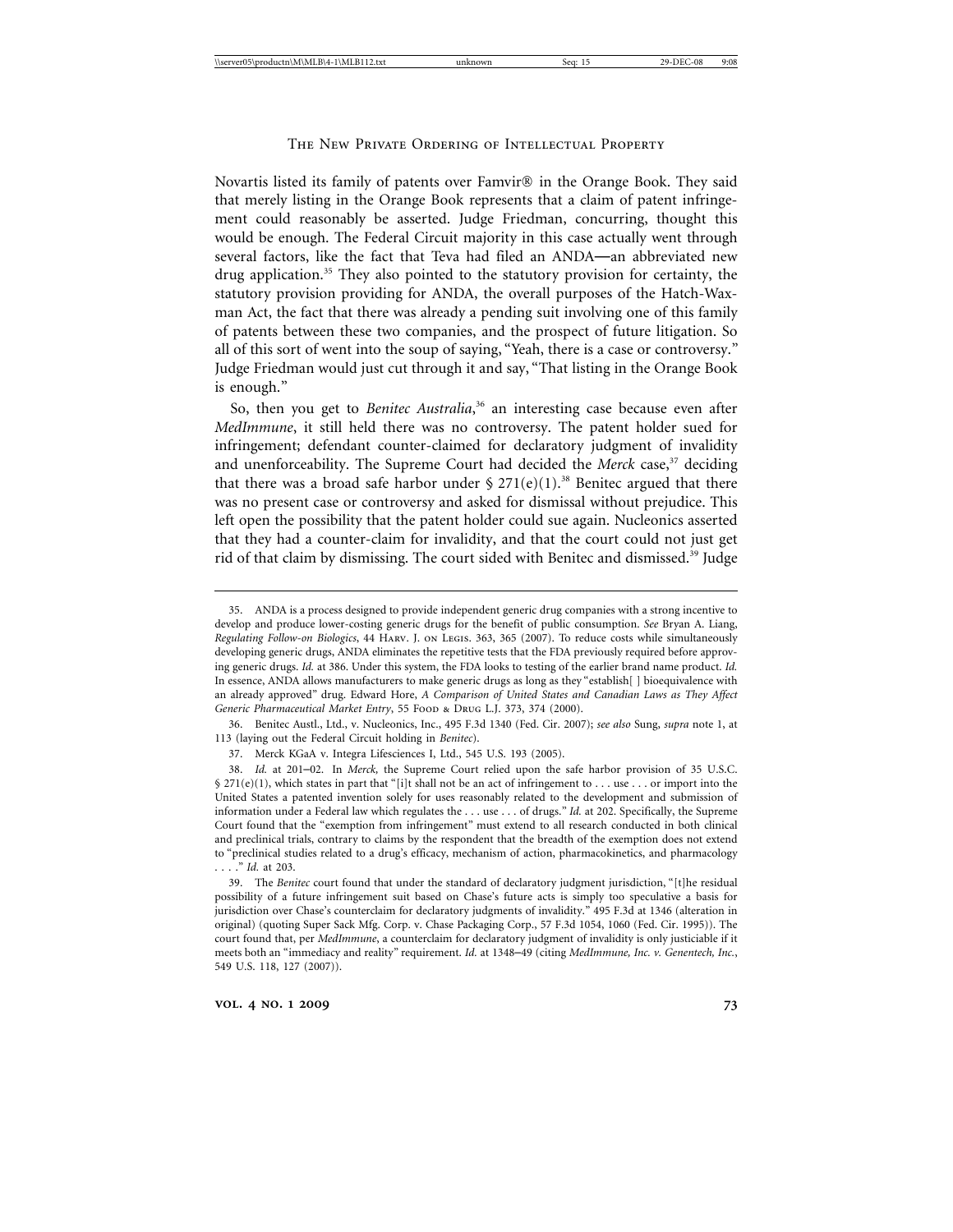Dyk dissented, and he said that *Cardinal Chemical*<sup>40</sup>—a Supreme Court case back from 1993—requires the Federal Circuit to go on and decide an invalidity counterclaim even if the infringement counter-claim becomes moot. He asserts that *Cardinal Chemical* compels the declaratory judgment be adjudicated. Interestingly, Justice Scalia, in that footnote 11 in *MedImmune*, pointed out the *Cardinal Chemical* problem with the old Federal Circuit rule of reasonable apprehension of imminent suit. I do not know where *Benitec Australia* stands, or if somebody is trying to get it to the Supreme Court, but it does strike me as at least in tension with *MedImmune*.

Then you get Sony against Guardian, $41$  which says that a combination of adverse positions and explicit identification of the patents and the products is enough, that this is sufficiently concrete to create a case or controversy. The fact that you are saying, as the defendant, "Oh no, I just want to negotiate a business transaction, I do not want to sue"—that was the old trick before *MedImmune* came down—that is not enough; you are still going to be hauled into court in a declaratory-judgment action.

And then the *Micron* case,<sup>42</sup> one of the more recent ones, is really the one that exhibits that this *MedImmune* issue is usually not about *whether* there is going to be litigation, but *where* it is going to be. Because MOSAID, the defendant in this declaratory-judgment suit, sent all of these letters, they sent all of these warnings

Here, Nucleonics was found not to have satisfied either the immediacy or reality requirements for three reasons. *Id.* at 1349. First, Nucleonics offered nothing but circumstantial evidence of its intent to begin work on "potentially-infringing animal research," thereby failing to satisfy the immediacy requirement. *Id.* Second, the court found that Nucleonics had done nothing to introduce information that would tend to show "whether Nucleonics's possible future animal work would be infringing or not." *Id.* Third, the court found that Benitec had conceded the fact that animal testing for human use and animal testing for animal use fell within the protection of 35 U.S.C. § 271(e)(1). *Id.* Therefore, the court concluded that "there [was] no evidence of a justiciable controversy between Benitec and Nucleonics over Nucleonics's vaguely defined potential expansion to animal husbandry and veterinary products." *Id.*

<sup>40.</sup> Cardinal Chem. Co. v. Morton Int'l, Inc., 508 U.S. 83 (1993). In *Cardinal,* the Supreme Court answered the question of "whether the affirmance by the Court of Appeals for the Federal Circuit of a finding that a patent has not been infringed is a sufficient reason for vacating a declaratory judgment holding the patent invalid." *Id.* at 85. The Supreme Court found that the Federal Circuit's current practice is to declare "that the issue of patent validity is 'moot' if it affirms the district court's finding of noninfringement and if, as in the usual case, the dispute between the parties does not extend beyond the patentee's particular claim of infringement." *Id.* at 95. However, the Supreme Court found that this rule should not be applied in such a uniform manner. *Id.* at 96.

This conclusion follows the Supreme Court's reasoning that "[a] party seeking a declaratory judgment of invalidity presents a claim independent of the patentee's charge of infringement." *Id.* Therefore, for two reasons, the Court rationalized that "[i]f the District Court has jurisdiction (established independently from its jurisdiction over the patentee's charge of infringement) to consider that claim, so does (barring any intervening events) the Federal Circuit. . . . First, the Federal Circuit is not a court of last resort," and the Supreme Court should be given the opportunity to "consider[ ] the question of validity." *Id.* at 96–97. Second, once the burden of establishing jurisdiction has been met in the trial court, following courts "are entitled to presume, absent further information, that jurisdiction continues." *Id.* at 98.

<sup>41.</sup> Sony Elecs., Inc. v. Guardian Media Techs., Ltd., 497 F.3d 1271 (Fed. Cir. 2007); *see also* Sung, *supra* note 1, at 114 (discussing the Federal Circuit's holding in *Sony*).

<sup>42.</sup> Micron Tech., Inc. v. MOSAID Techs., Inc., 518 F.3d 897 (Fed. Cir. 2008); *see also* Sung, *supra* note 1, at 115 (highlighting the court's reasoning in *Micron*).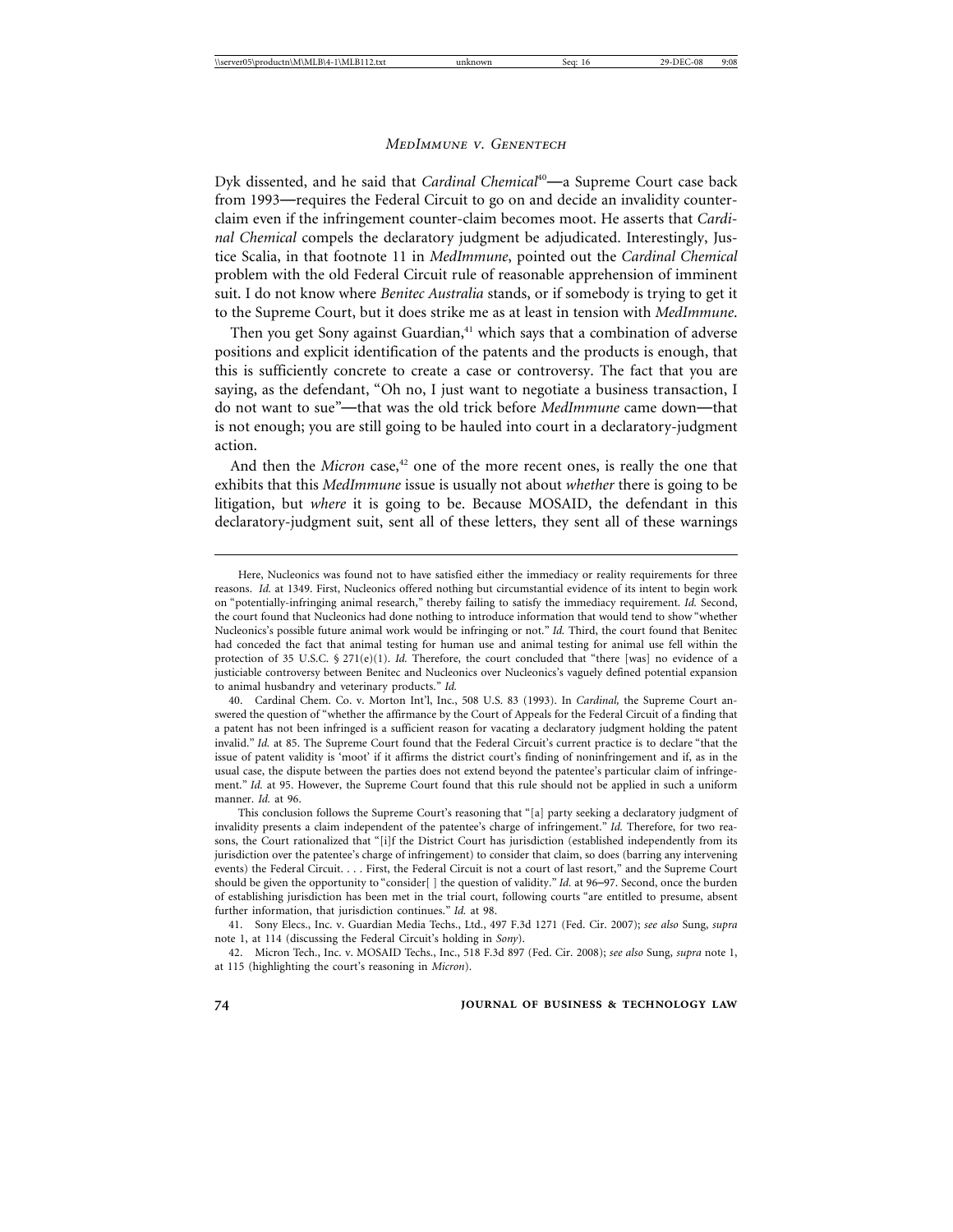and invitations to negotiate. Then they sued three of the four players in the D-RAM [computer memory] industry. They got settlements against two of them, and Micron then filed a declaratory-judgment suit. And MOSAID said, "Hey, we were just talking." The court said, "No, not under *MedImmune*. You cannot do that anymore." Whether intended or not by the Supreme Court—here the Federal Circuit used the *MedImmune* holding to sort of tweak the Supreme Court a little bit—the now more-lenient legal standard facilitates or enhances the availability of declaratory-judgment jurisdiction in patent cases.<sup>43</sup> The interesting part about this is that the court goes through this  $1404(a)$  transfer analysis,<sup>44</sup> because the day after Micron filed its declaratory-judgment action and MOSAID said, "We were just talking," MOSAID filed a patent-infringement suit against Micron in a different district. So *Micron* was not a case about whether, but *where*. The court went through the 1404(a) analysis and said, "The case should stay where you filed the declaratory judgment suit."

Finally, *Forest Laboratories v. Ivax*, another, more recent, pharmaceutical case<sup>45</sup> with a weird fact pattern, a weird holding, and a dissent. It had to do with a pro-

45. Forest Labs., Inc. v. Ivax Pharm., Inc., 501 F.3d 1263 (Fed. Cir. 2007). The Federal Circuit in *Forest Laboratories* reviewed the district court's finding of no invalidity and affirmed. *Id.* at 1272. In affirming the lower court's judgment, the court examined four arguments made by the challengers. *Id.* at 1267–72. First, the court found that the element of "anticipation" is a question of fact in which the general question is whether any references could have enabled "a person of ordinary skill in the art" to obtain or create the results claimed in the patent. *Id.* at 1267. Second, the court held that "obviousness" is a question of law in which the general question on appeal is whether the district court was clearly erroneous in finding "that a person of ordinary skill in the art would [not] have had a reasonable expectation" of obtaining or creating the results claimed in the patent. *Id.* at 1269. Third, the court found that "claim 11" of the reissue patent did not impermissibly broaden the scope of the claims in the original patent. *Id.* at 1270. Finally, the court examined the issue of scope with respect to the injunction ordered by the district court. *Id.* at 1271.

The Federal Circuit found in part that the scope of the district court's injunction was overly broad and amounted to an abuse of discretion because it covered products other than those claimed in the patent. *Id.* at 1271–72. However, the court agreed with the inclusion of Cipla in the scope of the injunction because Cipla "actively induced the acts of Ivax that [would] constitute direct infringement" on the reissue patent, "and it was thus not inappropriate for the district court to include Cipla within the scope of the injunction." *Id.* at 1272.

<sup>43.</sup> *Micron*, 518 F.3d at 902. The Declaratory Judgment Act was designed "to provide the allegedly infringing party relief from uncertainty and delay regarding its legal rights." *Id.* (quoting Goodyear Tire & Rubber Co. v. Releasomers, Inc., 824 F.2d 953, 956 (1987)). However, a court still retains some discretion over whether or not the case will be heard even if jurisdiction has been found to be proper. *Id.* (citing Wilton v. Seven Falls Co., 515 U.S. 277, 289 (1995)). But, the court here goes on to state that if the trial court finds that the purpose of the Declaratory Judgment Act has been fulfilled, "dismissal is rarely proper." *Id.*

<sup>44. 28</sup> U.S.C. § 1404(a) (2000) ("For the convenience of parties and witnesses, in the interest of justice, a district court may transfer any civil action to any other district or division where it might have been brought."). The court in *Micron* reasoned that although "[t]he general rule favors the forum of the first-filed action," the trial court could make exceptions when considering numerous factors including but not limited to: "the convenience and availability of witnesses, the absence of jurisdiction over all necessary or desirable parties, and the possibility of consolidation with related litigation." *Micron,* 518 F.3d at 904 (quoting Genentech Inc. v. Eli Lilly & Co., 998 F.2d 931, 937 (Fed. Cir. 1993)). Applying these convenience factors, the court noted that both Micron and MOSAID conducted business in California and Texas, witness availability was not favorable to either jurisdiction, and consolidation was unnecessary. *Id.* at 904–05. As such, the court found that the Northern District of California, the forum in which the declaratory judgment action was first filed, was the more appropriate forum for the dispute between Micron and MOSAID. *Id.* at 905.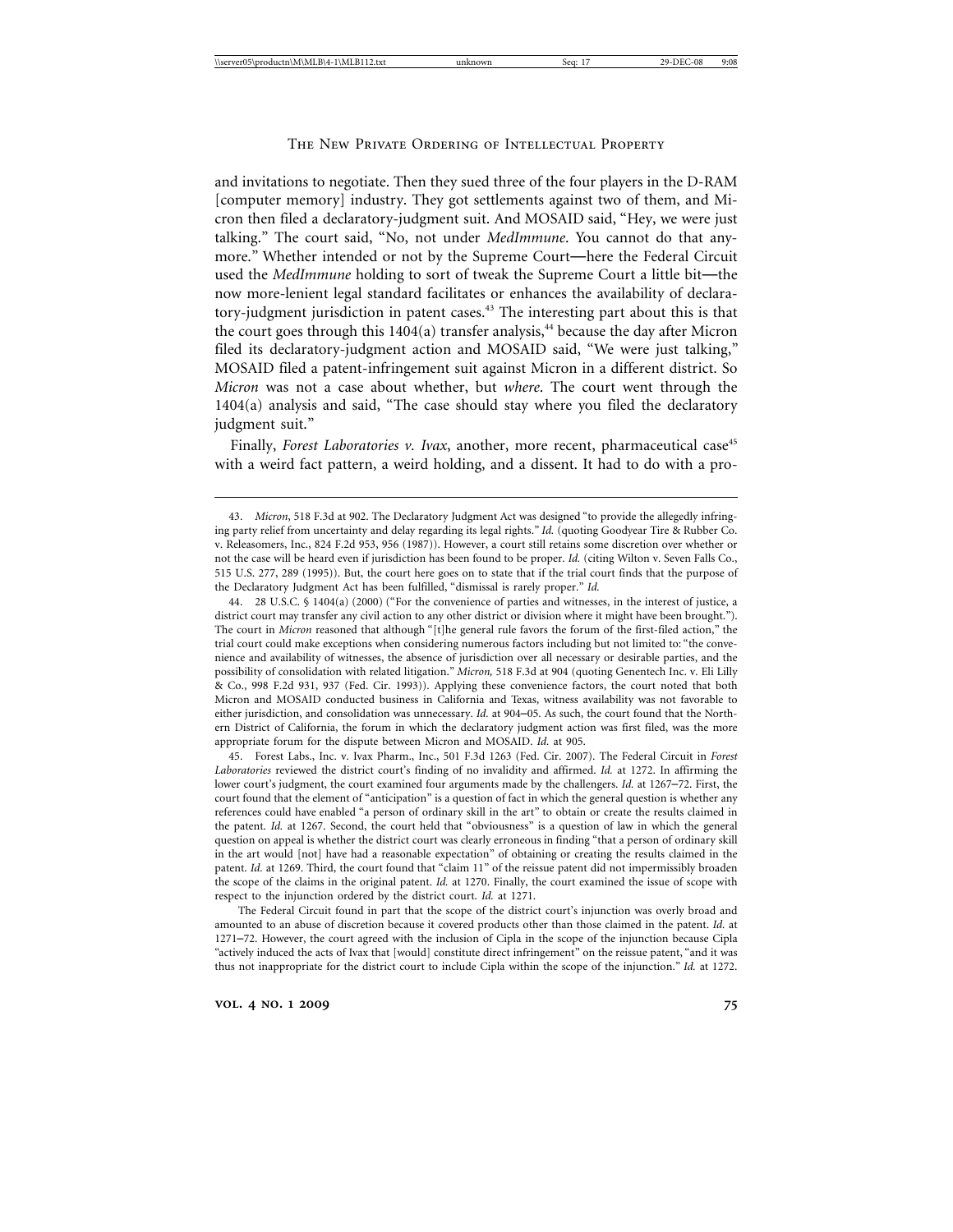posed 180-day exclusivity period for another company called Ivax before anybody else could get into the generic market. So Forest, who had the patent, had beaten Ivax. Ivax was still the first filer and the exclusivity provision provided that when the patent expired, they had the first 180 days. But, they could not challenge validity again—that would be *res judicata*. A third company comes in and wants to challenge validity; they do that, and, the district court dismissed it. The Federal Circuit reversed, holding that there is a case or controversy here because if they challenge and successfully settle the validity of the patent, they can accelerate the time in which they can get to market. The Federal Circuit reasoned that if the patent is declared invalid, then the 180-day period starts for Ivax promptly, instead of when the patent expires. Judge Schall, dissenting, said,<sup>46</sup> "No. This is too speculative," and it is just not enough for him. It is interesting, by the way, that Judge Friedman is in the majority in *Forest Laboratories*. It is interesting—probably just a coincidence—that a judge who is senior and sits on only half—at most—of the cases that other judges do, has shown up so frequently in the first wave of these post-*MedImmune* cases.

So, here is what we know after *MedImmune*. It is easier for licensees to bring suit; but how much easier? It is beginning to play out. If you already are a licensee, you can stop paying royalties and challenge validity. You can pay royalties under protest and challenge validity if there is otherwise a sufficient threat of litigation. That is what *MedImmune* says. Beyond that, it is still playing out.

Quickly, I will address some suggested strategies, either for the patent owner or for the defendant, or the other party engaged in a potential licensing negotiation. How do you prevent this litigation from happening? If you are already in a license, maybe you can negotiate a term of the license that says the licensee will not challenge validity. There is some question as to whether that would be upheld under the public policy ruling in *Lear, Inc. v. Adkins*. 47 Alternatively, maybe you could negotiate a penalty clause, saying if you challenge, you pay double. Assuming you

<sup>46.</sup> *Id.* at 1272 (Schall, J., dissenting). In his dissent, Judge Schall disagreed with the inclusion of Cipla in the injunction. *Id.* Judge Schall reasoned that the language of § 271(e)(1) stating that "[i]t shall not be an act of infringement to make, use, offer to sell, or sell within the United States or import into the United States a patented invention . . . solely for uses reasonably related to the development and submission of information under a Federal law which regulates the manufacture, use, or sale of drugs or veterinary biological products" protected Cipla's actions. *Id.* at 1273 (alterations in original) (quoting 35 U.S.C. § 271(e)(1) (2000)). Specifically, Judge Schall stipulated that Cipla did nothing more than provide Ivax with information that was already included in the ANDA as opposed to the actions of Ivax which warranted injunction. *Id.*

<sup>47. 395</sup> U.S. 653, 672 (1969). The Court found that federal policy can override a contract between an inventor and a company, which would allow the inventor to accrue royalties irrespective of the validity of the patent ultimately issued. *Id.* at 673. The Court refused to allow the inventor to recover royalties because it would ultimately "permit inventors to negotiate all important licenses during the lengthy period while their applications were still pending at the Patent Office, thereby disabling entirely all those who have the strongest incentive to show that a patent is worthless." *Id.* at 672. The controlling issue was "whether overriding federal policies would be significantly frustrated if licensees could be required to continue to pay royalties during the time they are challenging patent validity in the courts." *Id.* at 673. In the Court's opinion, "such a requirement would be inconsistent with the aims of federal patent policy." *Id.*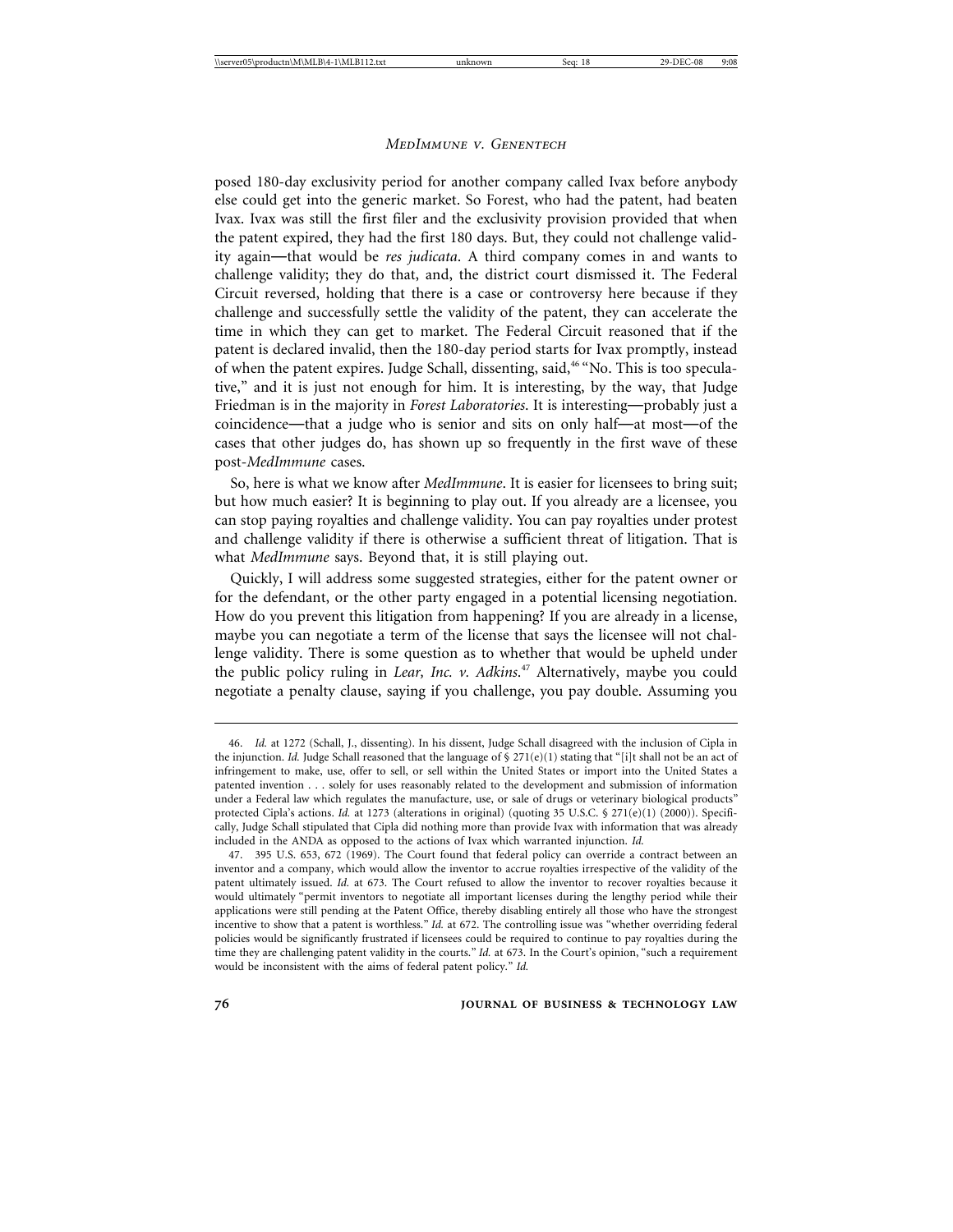can get those things in negotiation though, this strategy still raises the potential *Lear* problem. Maybe you can do it in a lump-sum payment up front that does not get refunded even if or whether there is a successful challenge. Or, maybe you provide in the license that there is a termination of the license itself or increased royalties if you challenge. You could front-load the royalty obligations or take equity in the company up-front; require the licensee to pay litigation costs. This one is probably more realistically going to be upheld. The fee-shifting strategy is common in non-patent contracts. Or, maybe you just do not bother licensing; only license after litigation is settled. That is an expensive proposition, so you better have a valuable patent for that to be the case. You could consider arbitration. Section 294 says that you can send patent disputes to arbitration. Maybe insist on confidentiality provisions saying the licensee cannot use the communications from arbitration after the license in a judicial proceeding. That was a suggestion made by the court in the *SanDisk* case. Or maybe, in the end, do not even bother licensing—just sue.

On the other side, you want to make sure you can bring this challenge and so it is really just the mirror image of what I just went through. You insist on defining the royalty obligations based on validity. You attempt to get lower royalty rates in exchange for any promises you might make not to challenge validity. Then, ultimately over all this, you have to do a business reality check. And this is where I am trying to bring the theme of this conference back to you, which is how you can use contracts to privately order your intellectual property rights. You have to evaluate your chances of winning a validity challenge upfront. Why upset a good business deal if you do not have to?

So, if you are on the other side, maybe you are trying to avoid a non-licensing situation; you are trying to avoid having your patents put in jeopardy. You could give them a covenant not to sue,<sup>48</sup> but you are giving away the farm if you do that. Even if you do not give away the farm, you probably have not given away enough to avoid declaratory-judgment jurisdiction. Maybe you just sue first; this is a litigation-encouraging ruling out of the Supreme Court in the *MedImmune* case. Sue first so you get your choice of forum. Maybe sue first and then negotiate. Why does choice of forum matter? Speed kills. These districts with so-called "rocket dockets"—you could be in trial in eleven months after you file your complaint. That does not give the defendant much time to mount an invalidity challenge, to do the sort of prior-art search and analysis with expert witnesses that is necessary to really

<sup>48.</sup> A covenant not to sue is "a contract by the plaintiff not to sue the settling tortfeasor." Batteast v. Wyeth Labs., Inc., 560 N.E.2d 315, 318 (Ill. 1990). A covenant not to sue differs from a release in that a covenant not to sue is a contract that is "enforceable between the parties, but [does] not . . . release other tortfeasors." *Id.* Therefore, if the plaintiff has elected to enter into a covenant not to sue with one tortfeasor but not the second, he retains the right to file suit against the second tortfeasor who did not enter into the covenant not to sue. *Id.* However, the plaintiff would retain no such right if he had entered into a release with the initial tortfeasor because a release nullifies all joint tortfeasors with respect to a particular claim. *Id.*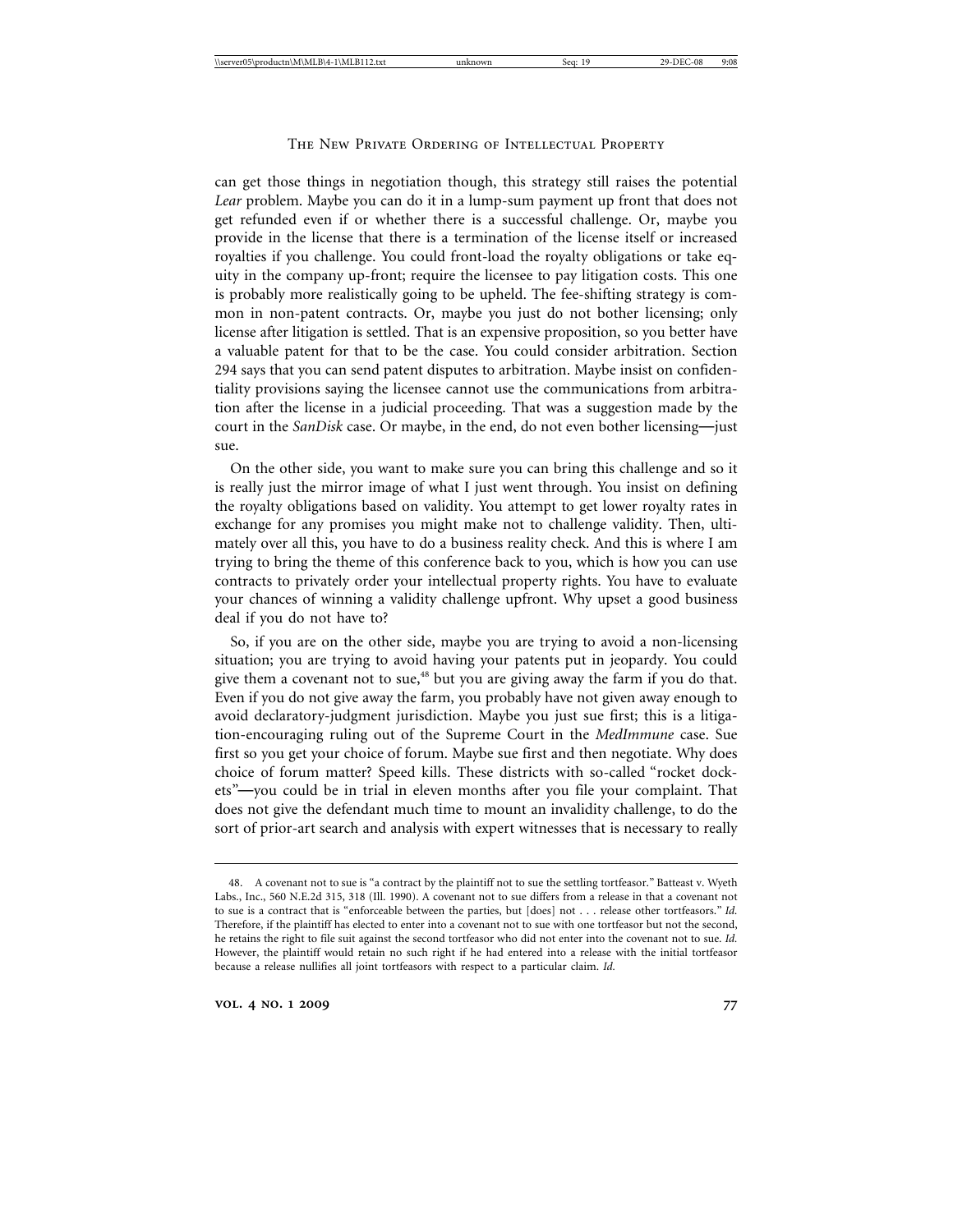mount a good invalidity challenge. You can get to trial really quickly, it is good leverage for patentees, but it is bad for costs: if the price of negotiating a license is that you have to file suit first, that is a huge transaction cost right up front.

So, in the end, what have we learned? *MedImmune* gave prospective and actual licensees an additional lever as a result of the Supreme Court tilting the playing field a little bit back to what it perceives to be more even between plaintiffs and defendants, patentees and potential licensees. It is consistent with that theme. You see, *KSR* makes obviousness of a patent easier to prove; we talked about *eBay* injunctions are harder to get; and *MedImmune* gives you as a potential defendant a lot easier opportunity to establish declaratory-judgment jurisdiction.

A couple of other lessons out of this: the Hatch-Waxman cases<sup>49</sup> may yield distorted results because it is a funny statute with funny provisions. There are lots of creative ways and there is a lot of literature emerging out of business people about how to get around these *MedImmune* problems, but they have not been tested much yet—we are only just over a year out of the *MedImmune* decision. But still, even if you are that person who wants to bring a declaratory-judgment suit, you have to have significant and likely gains if you are going to risk it.

Franklin E. Gibbs: Well, I want to thank the University of Maryland School of Law for inviting me here today. I anticipate this is going to be a much more pleasurable experience for me than I am used to. When a case like *MedImmune* comes out, a number of our corporate clients will ask us to go over and explain to them what happened. I get about two or three lines into the explanation and the first question pops up, "So what are we going to do about it? What can you do for me to help me get around this or to deal with this problem?" I have already gone quite a few seconds into this presentation—not a single question—that is refreshing.

I am going to take it from a different point of view here—I am going to take it from the point of view of, what do you do with *MedImmune*? What do you do with these cases when they come up? How do you handle them? Recently, there was another case in the Federal Circuit—*Agrizap*<sup>50</sup>—which drove home the point that if

<sup>49. &</sup>quot;A so-called 'Hatch-Waxman case' is one brought pursuant to the Drug Price Competition and Patent Term Restoration Act of 1984, Pub. L. No. 98-417, 98 Stat. 1585 (1984) (codified at 21 U.S.C. § 355 (1994))." Keith Leffler & Cristofer Leffler, *Efficiency Trade-Offs in Patent Litigation Settlements: Analysis Gone Astray?*, 39 U.S.F. L. Rev. 33, 35 n.10 (2004). It has been found that 73% of those cases result in the court finding that the manufacturer did not infringe a valid patent. *Id.* In one such case, Justice Edwards explained that the Hatch-Waxman Amendments "emerged from Congress' efforts to balance two conflicting policy objectives: to induce name-brand pharmaceutical firms to make the investments necessary to research and develop new drug products, while simultaneously enabling competitors to bring cheaper, generic copies of those drugs to market." Abbott Labs. v. Young*,* 920 F.2d 984, 991 (D.C. Cir. 1990) (Edwards, J., dissenting). The majority in *Abbot* found the FDA's interpretation of the Drug Price Competition and Patent Term Restoration Act ambiguous and unreasonable. *Id*.

<sup>50.</sup> Agrizap, Inc. v. Woodstream Corp., 520 F.3d 1337 (Fed. Cir. 2008). Agrizap sued Woodstream for "fraudulent misrepresentation and infringement" of a patent "which pertain[ed] to an electronic rodent-killing device." *Id.* at 1339. The court found that "the patent law aspects of this case [could] be decided entirely on the grounds of obviousness." *Id.* at 1342. The court further examined the evidence and found that the electronic rodent-killing device, although highly successful in the market, differed very slightly from a previous patent for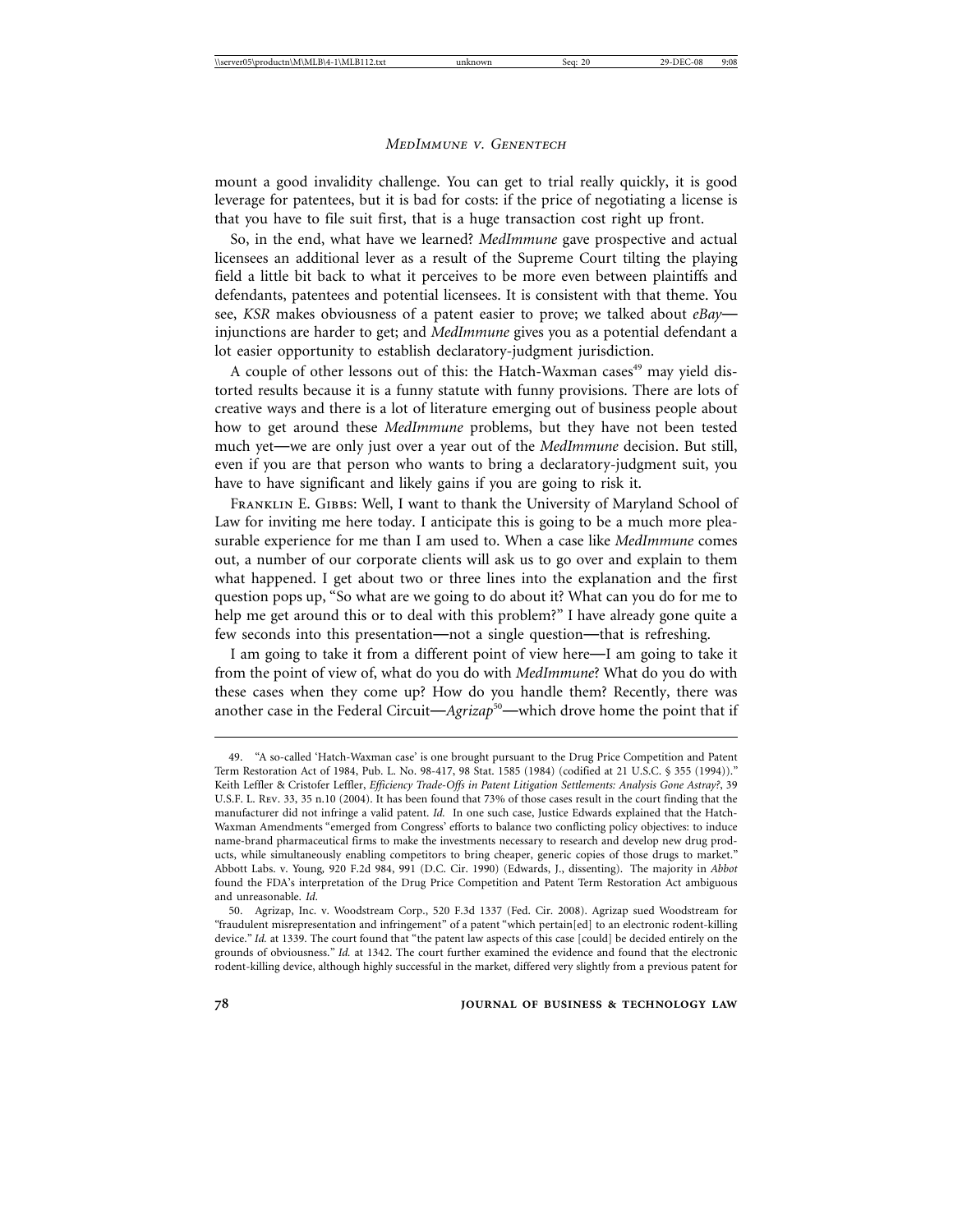you have very simple inventions, you are going to have a hard time proving they are not obvious. So, with *Agrizap* behind us, we look at *MedImmune*. I tell my clients, "You know if you are going to talk about invalidity challenges, you are going to have to start considering reexaminations." Because, if none of these cases start to come to light, it is going to be a viable alternative to go before the Patent Office again and see if you can invalidate these patents. I have seen licenses where judicial invalidity is spelled out, but everything else is left open.

So whenever we are talking about *MedImmune*, *eBay*, *KSR*—any of the other cases, for our firm—it really has to come down to, what can you give the client? As importantly, when the client does not take your advice, what can you do to cover yourself to make sure that if, in the future, they say, "You should have told me," you can point out, "Yes we did, and it was your choice not to do it."

Now as a practical matter, with a lot of the clients I am seeing, they tend to fall into two general categories, at least for us. The first is the clients who do not have a very large operation, and frankly do not care. They do not think they are going to be in business that long with this particular product, they do not think that their competitor is going to mount an offense against them, they just want to get on with business and they want to avoid the cost of going to litigation or an expensive licensing campaign. With the ones who are a little larger, who have more resources, they care, but they care about very specific things. Sometimes what they care about is not what you think they should care about under *MedImmune*. In those cases, you go with your client and you have to identify what you would recommend, document what you are going to recommend for them, let them turn it down, and then move on and do the best you can. Then we have that class of client that wants it all. They want to know, "How I can protect myself every which way from a case like this?" For that class of clients, I find some of their ideas are running a gambit between amusing to being pretty valid alternatives.

One client, for example, told me, "Well I am going to go ahead and license this patent, and we will give them a dollar for the licensing, for the patent itself, unless the patent is found to be invalid." They have the patent, and they go and do the licensing, and what they want to do is, after the licensing, abandon the patent or dedicate it to the public. You are not going to get a judicial finding that the patent is invalid if you do not have a patent. But you do have a license that is still running, only a dollar of which went to the patent. Ideas like that are fascinating, because where they may have some problems, they open up your mind as to some alternatives in a practical sense that you can apply to help your client in cases like this.

an electronic gopher-killing device. *Id.* at 1344. Because of the heavy similarity between this patent and previous patents, the court held that the evidence produced "a strong prima facie case [for] obviousness" and found that Agrizap's "asserted claims [we]re invalid." *Id.* at 1344–45.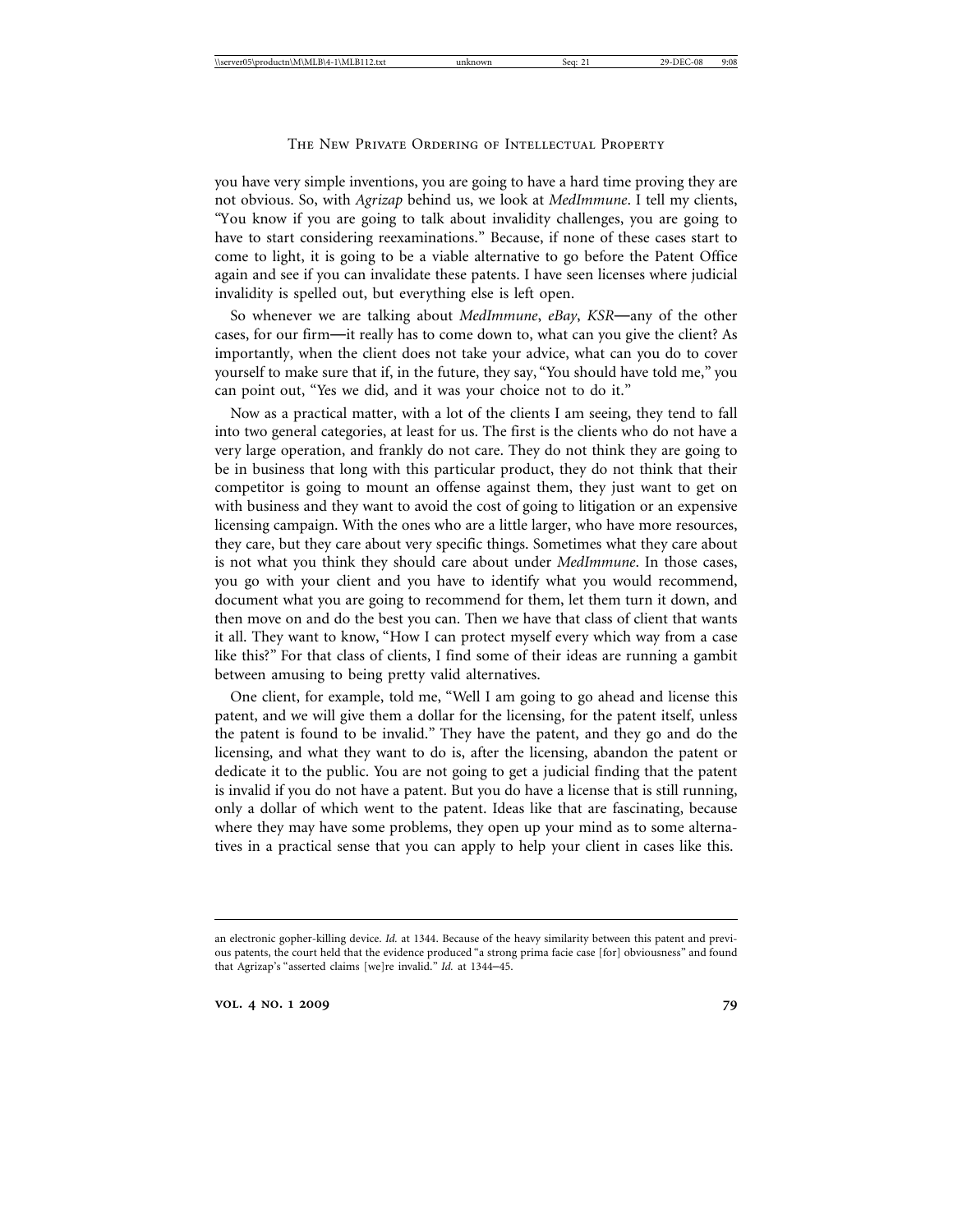Now, there are a number of things you can do. You can ask for arbitration. You can ask for a change of venue.<sup>51</sup> You can ask for all types of things that help out the client. You can start to move a little further out and you can start to look at some things that might work and some things that might not, and make sure that if they do not work, they do not take down your license. For instance, you may consider putting a clause in the contract that says: "You shall not argue invalidity." The Federal Circuit seems to be saying that there is some kind of a policy consideration here, $52$  at least with that type of clause. Imagine, if you are in the bankruptcy statutes, if you have got a clause in the contract that says this contract becomes null and void because one of the parties becomes insolvent. That statute says that the clause is not enforceable, and it is done. So, if you are going to play around with a policy issue, you have to draft the license in such a way that if a court does not uphold your language, you do not lose the whole license.

F. SCOTT KIEFF: I would like to make two comments, one broad and one narrow. On the broad point, I agree, you can come up with a whole set of approaches that will walk around the letter of the case that was written yesterday. I agree that if a court says I cannot put a clause in that says, "I won't challenge the validity," I can instead put a clause in that says, "If I do challenge, I will do it standing on my left foot, and I will promise not to do so with sugar on top, and I will pay damages and put a needle in my eye even if I do." The problem is that what is motivating the Court is not balancing, but a fundamental view that it knows the right set of rules. That, I think, is problematic because the folks who have to deal with this stuff are private orderers, the plaintiffs and defendants, the patentees and alleged infringers.

<sup>51.</sup> A change of venue is a change in the location of a trial and is defined in 28 U.S.C. § 1404 which provides the following:

<sup>(</sup>a) For the convenience of parties and witnesses, in the interest of justice, a district court may transfer any civil action to any other district or division where it might have been brought.

<sup>(</sup>b) Upon motion, consent or stipulation of all parties, any action, suit or proceeding of a civil nature or any motion or hearing thereof, may be transferred, in the discretion of the court, from the division in which pending to any other division in the same district. Transfer of proceedings in rem brought by or on behalf of the United States may be transferred under this section without the consent of the United States where all other parties request transfer.

<sup>(</sup>c) A district court may order any civil action to be tried at any place within the division in which it is pending.

<sup>(</sup>d) As used in this section, the term "district court" includes the District Court of Guam, the District Court for the Northern Mariana Islands, and the District Court of the Virgin Islands, and the term "district" includes the territorial jurisdiction of each such court.

<sup>28</sup> U.S.C. § 1404(a)–(d) (2000). The Supreme Court has further found that "the purpose of this section of the Revised Judicial Code was to grant broadly the power of transfer for the convenience of parties and witnesses, in the interest of justice, whether dismissal under the doctrine of *forum non conveniens* would have been appropriate or not." Norwood v. Kirkpatrick, 349 U.S. 29, 31–32 (1955) (quoting Jiffy Lubricator Co. v. Stewart-Warner Corp., 177 F.2d 360, 362 (4th Cir. 1949)). It can be inferred, therefore, that a change in venue is relatively simpler to obtain than dismissal under *forum non conveniens* as it gives the court broader powers to serve the interests of justice. *See id.* at 32.

<sup>52.</sup> The policy consideration is the encouragement of experimentation through the use of patents. *See* U.S. Const. art. I, § 8, cl. 8 (providing Congress with the authority "[t]o promote the [p]rogress of [s]cience and useful [a]rts" through issuing patents to inventors).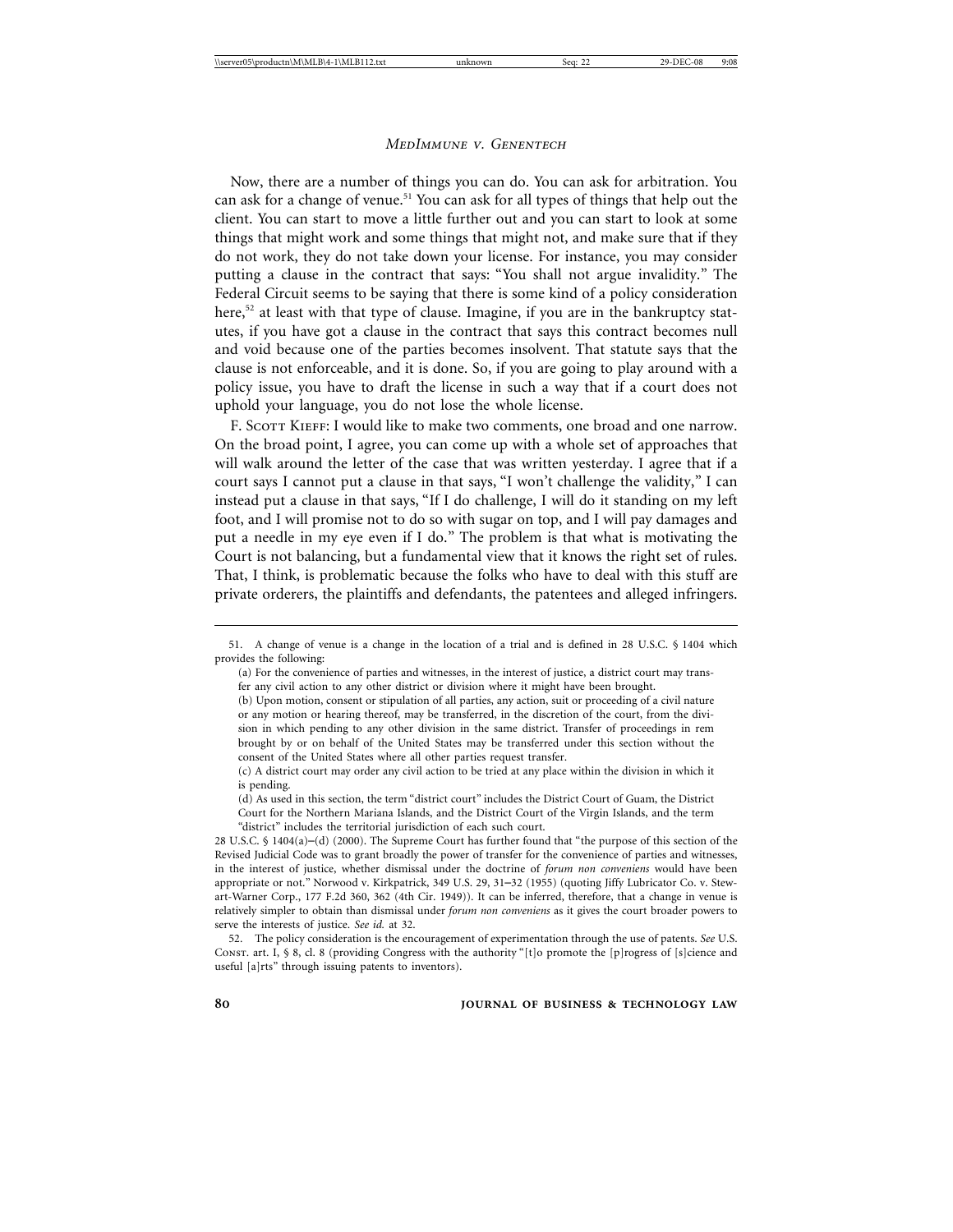They are the ones that have to figure out over time that they want or do not want to structure their affairs in any one particular way. Allowing them infinite flexibility; that is why we have contract law.

So the broad comment is, first, I do not think actually any of the suggestions made today will work for tomorrow. They might work for 20 hours, 24 hours, for 23 1/2 hours, but courts are smart and what they are really trying to do is tell the parties what you can and cannot do. I think that is problematic and we should not lose sight of that. And even if the ideas work, the courts recognize that they are just imposing a whole set of very large set of costs on people. They pretend to be doing what is not what they really want to be doing, so that has got to be bad for society.

The narrow comment is about the response to *eBay*. I am a pro-patent guy. Yet I do not think the remedies are about compensation, while everyone seems to be talking about compensation as do courts when they talk about measuring damages. Rather, I think that we need to recognize that what we want people to do is strike agreements with each other and plan business models for themselves and each other, privately or cooperatively, and go forth and do business. The compensation mindset is a mindset that says we lawyers, who sit in courts or sit in agencies, can always figure out how better to do for somebody else what they are already doing for themselves. A benefit of a strong right to exclude backed up by an injunction and backed up by enhanced damages is not that they do a better job figuring out value and not that they do a better job compensating, but rather that they force the private parties to figure out how they want to plan their affairs, and since they are the ones who know how to do that stuff, we ought to force them to do it.

FRANKLIN E. GIBBS: Let me say I understand your position, but for the most part I disagree. If, in fact, the Federal Circuit and the high court are saying that contract law does exist and allows people to enter into bargained for exchanges, then these types of clauses are going to have some effect. They have to. Otherwise, the Court is going to have to impose some sort of a policy-based reason to say you have to go this way, and they really have not been very proactive in that sense, at least I do not think.

The second point is, when you are dealing with a client, they want results. Now, we can talk to them about the underlying reason for *Lear*; we can talk to them about all sorts of things they do not really care about. In my perspective, clients want to know what you can do for them now in light of this case. Granted, some of these suggestions might not last twenty hours. Some might not last ten hours. But some may last and if they do, you have done the job for your client, which is where I am coming from. It is all in the negotiation. The whole thing is a negotiation of what you are going to give and take. What we have had here in the Supreme Court is a changing of some factors. But it is still a negotiation. Ultimately, these parties are going to have to come to some type of resolution.

Gregory Castanias: I would add to that, Scott, when the Court changes or restores the law, whichever way you want look at it, we will use *eBay* as the example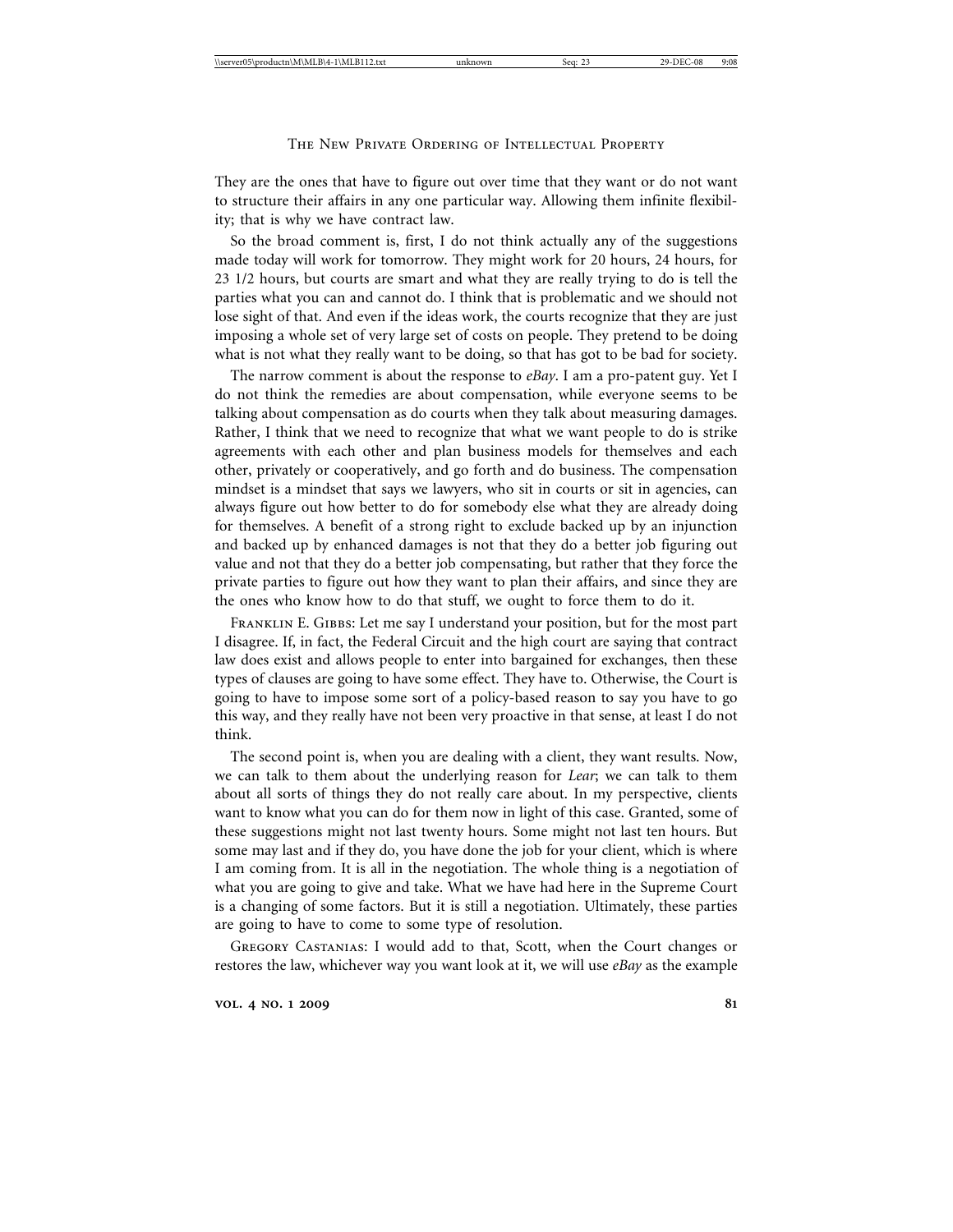here, the Court has said there is going to be this multifactor equitable balancing test that in some cases when you find infringement are going to result in injunctions and in other cases are not. Now, your certainty is the other side's unconscionable lever,<sup>53</sup> and there are cases—Tom Woolston talked earlier about the old equitable cases involving injunction. Well, there are lots of old cases, you go back to the old dusty equity treatises that say that you cannot use a patent as a tool of coercion. The flip side of your argument is simply that, "Well yes the old doctrine is certain." It is certain like having the death penalty for everything from parking violations to murder.

On the other hand, just to make sure that both sides of the arguments are made and ventilated, it is true that the Court did decrease some certainty so that if you are representing a defendant immediately after an infringement verdict comes down, the outcome is more uncertain. Under the old regime, the other side would come to you and say, "Negotiate or die, because the injunction is coming." The dance would be, "Well, I have got a design around or I do not need your technology; I can do without it entirely, so just go ahead and have the injunction go in, because I am not going to pay you for it." Alternatively, now, under the current regime we just have another piece of risk which is what precedes all contracts and so now that risk is just early in the game. *eBay* has been out for two years and we have to now establish what the risks are, and we are learning in these cases.

I think that there has been some effort on the first panel to sort of divine a grand unifying principle: if you are a competitor you can get an injunction, if you are a non-practicing entity you cannot. I think that is a little simplistic. I think there are non-practicing entities that are much like the *Continental Paper Bag* non-practicing entity where they said, "We have a patent. We have a right to exclude people from using this thing, but it is a benefit to us because we are in the market with this other thing and being able to legally keep out competition is a good thing and it gives value to our enterprise." The fact that the court in *eBay* specifically asked the parties to brief the question of whether *Continental Paper Bag* should be overruled, and ultimately decided not to, but rather viewed its decision as consistent with

<sup>53.</sup> In *H. Lubovsky, Inc. v. Esprit De Corp.,* the court suggested that the best way to avoid providing an unconscionable lever would be to award a limited injunction with minimal provisions. 627 F. Supp. 483, 486–92, 497 (S.D.N.Y. 1986). The court reasoned that such an award would "not excessively deprive defendant of the benefit of the valuable goodwill it has built up (and, accordingly, does not give plaintiff a lever for unconscionable extortion), but [would] require[ ] the defendant to take more effective steps to distinguish its [patent] . . . and to avoid potential confusion." *Id.* at 497. Ultimately, the court felt that such an approach would leave plaintiff with a "wider scope for exercise of its trademark rights but would not [give the plaintiff] the benefit of high extortion value premised on the loss inflicted on defendant by the injunction." *Id.* To reach this conclusion regarding the award of recovery for infringement, the court considered the following factors: (1) the strength of plaintiff's mark; (2) the degree of similarity between plaintiff's and defendant's marks; (3) the proximity of products; (4) the sophistication of buyers; (5) bridging the gap; (6) the quality of defendant's products; (7) actual confusion; (8) defendant's good or bad faith; (9) the relative harm to the parties from grant or denial of a remedy; and, (10) the likelihood of confusion. *Id.* at 486–92.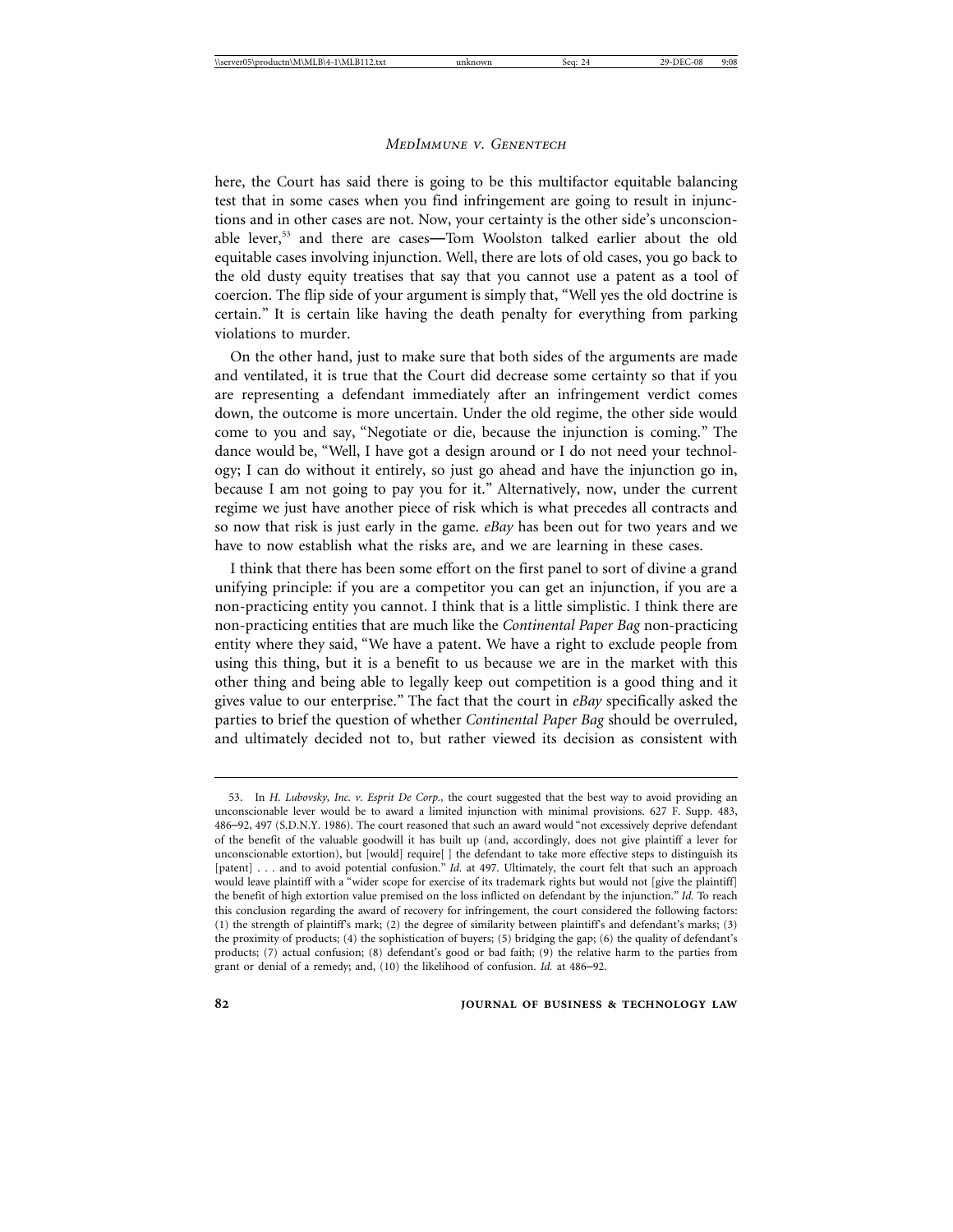*Continental Paper Bag*, leaves a lot more room for injunctions than I think some who have spoken today have given it credit for.<sup>54</sup>

Lawrence Sung: Scott, I think that I agree with you in part about the mechanisms that were described here for being inserted within licenses going forward at this point in time. But, I wonder whether or not there are multiple possibilities involved. For example, if all we care about is crafting licenses to get around *MedImmune*, that is silly. It is no different than saying we are going to now put in provisions that say, "If a meteor strikes the earth, you are off the hook." I mean, we just do not worry about that. But, I think it is a separate precision pricing structure that people can now account for, because otherwise, prior to *MedImmune*, we would sit here and negotiate a price that we thought was appropriate. Now that there is a spotlight on the fact that the licensee can raise a challenge, the price can change, and the controls that we put in the penalty clause might not be a good term to use here, but one that really gives you another option that would in fact allow the deal to go through, because it would go through on a cheaper price at some point in time but yet allocate the risk on some level. So, I am not ready to wholesale say that the suggestions advanced today do not work. But, I agree with your point, that if all you are trying to do is contract around the Supreme Court decision, that is obviously the wrong motivation.

Kelly Casey Mullally: Okay, now we will continue to hear from the remaining members of our first panel before we open it to all your questions. Professor Beckerman-Rodau.

Andrew Beckerman-Rodau: I think it is interesting that you have to keep in mind that ultimately, you do want the patent to be used and everyone wants to make money because if you have a great license deal, what is the use if you cannot make money? I think I tend to agree with what was said by the panel that this really just alters the negotiation. I mean if you had the ability to get a permanent injunction, well you make a leap. You have to get damages and we are not talking about twelve cents for damages—there is something substantial. All of these cases simply alter the negotiation. Now, the issue to me is: will it alter the negotiations such that the innovators are going to have a disincentive to pursue patents? If the disincentive is not there, then it is still going to be working the patent system. Speaking this

<sup>54.</sup> The Court in *Continental Paper Bag Co. v. Eastern Paper Bag Co.*, 210 U.S. 405, 422–30 (1908), "rejected the contention that a court of equity has no jurisdiction to grant injunctive relief to a patent holder who has unreasonably declined to use the patent." eBay Inc. v. MercExchange, L.L.C., 547 U.S. 388, 393 (2006). The Court upheld the lower court's ruling in *eBay*, holding that "the decision whether to grant or deny injunctive relief rests within the equitable discretion of the district courts, and that such discretion must be exercised consistent with traditional principles of equity, in patent disputes no less than in other cases governed by such standards." *Id.* at 394. The Court upheld the *Continental* ruling after noting that the Patent Act calls for the principles of equity to govern the granting of injunctive relief. *Id.* at 392. The Court also noted that it "has consistently rejected invitations to replace traditional equitable considerations with a rule that injunction automatically follows a determination that a copyright has been infringed." *Id.* at 392–93. In the Court's opinion, such a categorical rule would directly contradict the notions of equity that are inherent in the Patent Act. *Id.*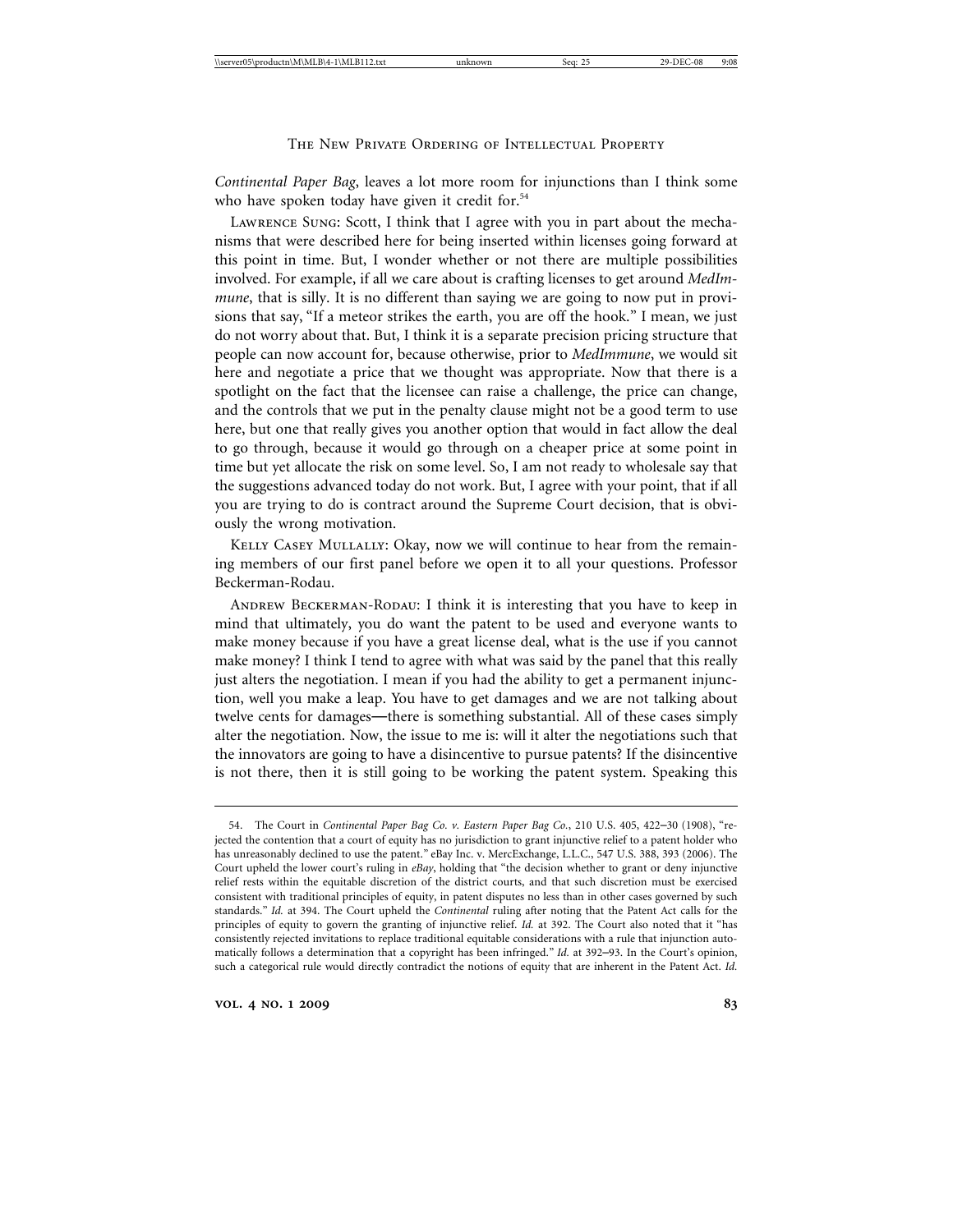morning was Tom, and he was talking about how much money he could have made with an injunction. Well, it is not like he is not going to make a substantial amount of money with his patent. Consider the RIM case,<sup>55</sup> where the patent holder did walk away with over \$600 million. That is still probably an incentive for someone to seek a patent and to engage in innovation. That is the public policy of the argument. So, I think I do agree that you have to reallocate the negotiations, but I am not sure you are going to be able to do any more than that.

Lawrence Sung: But is that not just a prospective answer? I mean, what happens to the retroactive effect for what the expectations might have been and you are going into these, and now the Court basically is eviscerating all that, saying that we are not going to allow you to honor your deal because there are other competing considerations.

ANDREW BECKERMAN-RODAU: No, I think that is a significant issue but I guess I come at that saying that is not a patent lawyer issue. Because outside the criminal courts, the law is almost always applied retroactively. A great example is the '60's revolution in residential leases. In those cases, the courts applied the warranty of habitability release.<sup>56</sup> You used to be able to use self-help, and you could not do that because most of those cases applied retroactively and so you hold the parties to the bargain. I think that is a problem. I am just not sure it is a patent law problem. I think it is a general problem in the way patents apply.

Kelly Casey Mullally: I think the effect on pre-*MedImmune* licenses is very clear. The licensee has much more power. The licensors in that situation did not

<sup>55.</sup> NTP, Inc. v. Research In Motion, Ltd., 418 F.3d 1282, 1292 (Fed. Cir. 2005) (vacating the award of a final judgment totaling \$53 million to NTP from Research in Motion (RIM)). On March 3, 2006, NTP and RIM agreed to a final settlement of \$612 million for a longstanding dispute over the Blackberry device. Rob Kelley, *BlackBerry Maker, NTP Ink \$612 Million Settlement*, CNNMoney.com, Mar. 3, 2006, http:// money.cnn.com/2006/03/03/technology/rimm\_ntp/. The settlement was reached after the two companies had battled in court over RIM's alleged infringement of NTP's patent. *Id.* The terms of the settlement allow for a onetime payment of \$612 million to NTP in exchange for NTP's agreement to allow RIM to "keep running its BlackBerry business." *Id.*

<sup>56.</sup> In the 1960s and 1970s, there was an enormous shift in which courts "abolished the doctrine of *caveat emptor* in residential leases and judicially adopted the implied warranty of habitability." 15 RICHARD A. LORD, Williston on Contracts § 48:11 (4th ed. 2008) (citing Pugh v. Holmes, 405 A.2d 897 (Pa. 1979)). One example of this trend was a landmark decision by the Supreme Court of Pennsylvania in *Pugh v. Holmes* in which the court held that "the doctrine of *caveat emptor* has outlived its usefulness and must be abolished, and that, in order to keep in step with the realities of modern day leasing, it is appropriate to adopt an implied warranty of habitability in residential leases." 405 A.2d at 900.

In *Pugh,* the Court explained that, at its beginning, "[t]he doctrine of *caveat emptor* comported with the needs of the society in which it developed." *Id.* This doctrine placed upon the lessees the burden of inspecting the premises and demanding express warranties from landlords. *Id.* at 901. However, much has changed and this doctrine is no longer practical in today's society. *Id.* "Today, the doctrine of the implied warranty of habitability has attained majority status in the United States . . . ." *Id.* This warranty "recognizes that the modern tenant is not interested in land, but rather bargains for a dwelling house suitable for habitation." *Id.* at 901–02. As such, "[t]he implied warranty is designed to insure that a landlord will provide facilities and services vital to the life, health, and safety of the tenant and to the use of the premises for residential purposes." *Id.* at 905.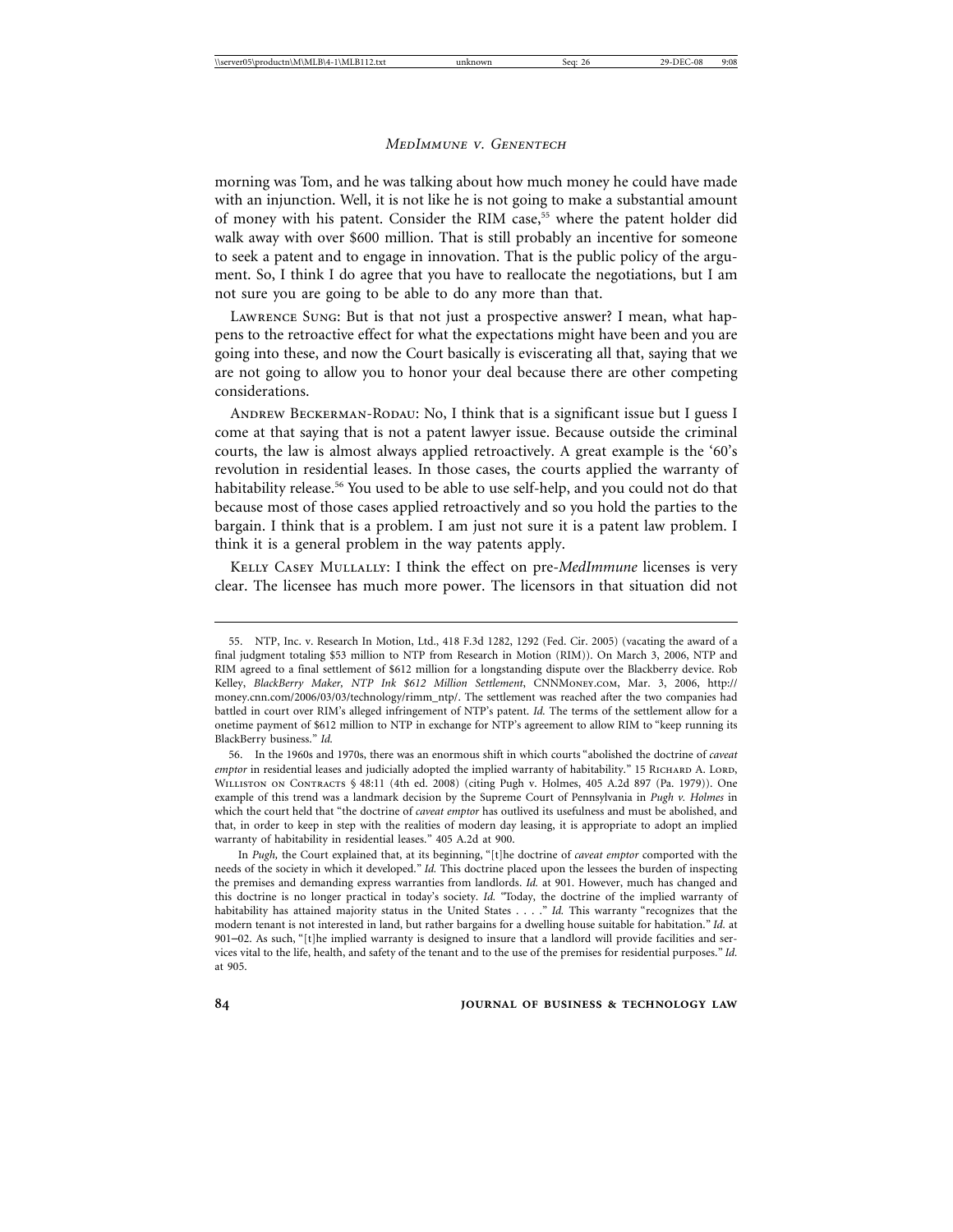even have the opportunity to come up with some of these creative solutions. But, maybe that sums to renegotiating it if at all possible.

Questions from the audience for our panel members?

Question: Might we consider licensing whereby the licensee is encouraged or required to conduct its own independent due diligence or pay independent opinion counsel for which invalidity should be examined of some nature, and if they do not that is a waiver of their opportunity and chance to raise that? Practical or not is a separate question. If that opportunity was given and a licensee fails to, or does not, or does it, and accepts the terms of the license agreement, whereby licensing the contract, agrees not to subsequently challenge the invalidity of the contract. How do you think the court would consider that kind of shifting of the dynamics?

Gregory Castanias: Well on some level that is a question that I have not thought much about. It is an intriguing idea. I listened to the question and my mind immediately went to another aspect of the declaratory-judgment statute—the aspect of the statue that says a court *may* (not *must*) entertain a declaratory-judgment action.57 That "may" language as we know from *eBay* and lots of other cases and as we now know from *MedImmune*, means that a court has some discretion to decline to entertain a declaratory-judgment action even where there is a case or controversy. This issue keeps coming up in the post-*MedImmune* cases, but it has not been decided yet by the Federal Circuit. So I wonder whether, in a situation like what you have just described, there would probably still be a case or controversy even if they did not do their due diligence. But, it might be enough of a factor to encourage a court in its discretion to decline to exercise declaratory-judgment jurisdiction.

Lawrence Sung: This really does bring us full circle and it is a good point to actually close the conference on. That is, this underlying tension will continue to be in place on a number of issues as we go forward. What we are now seeing is now maybe a business court and the Roberts Supreme Court looking at it and again coming back and asking the question why the predominant balance between those two tensions is not swinging in favor of what private parties do, and to the extent they do not do it they are really bringing the risk onto themselves.

I want to take this opportunity to thank everybody for joining us today and again for us to express our appreciation to the experts that we have had an opportunity to meet today. We can carry on some parts of this conversation over the luncheon. Again, thank you very much for sharing your time with us today and have a very nice weekend.

<sup>57. 28</sup> U.S.C. § 2201(a) (2000) ("In a case of actual controversy within its jurisdiction . . . any court of the United States, upon the filing of an appropriate pleading, *may* declare the rights and other legal relations of any interested party seeking such declaration, whether or not further relief is or could be sought.") (emphasis added).